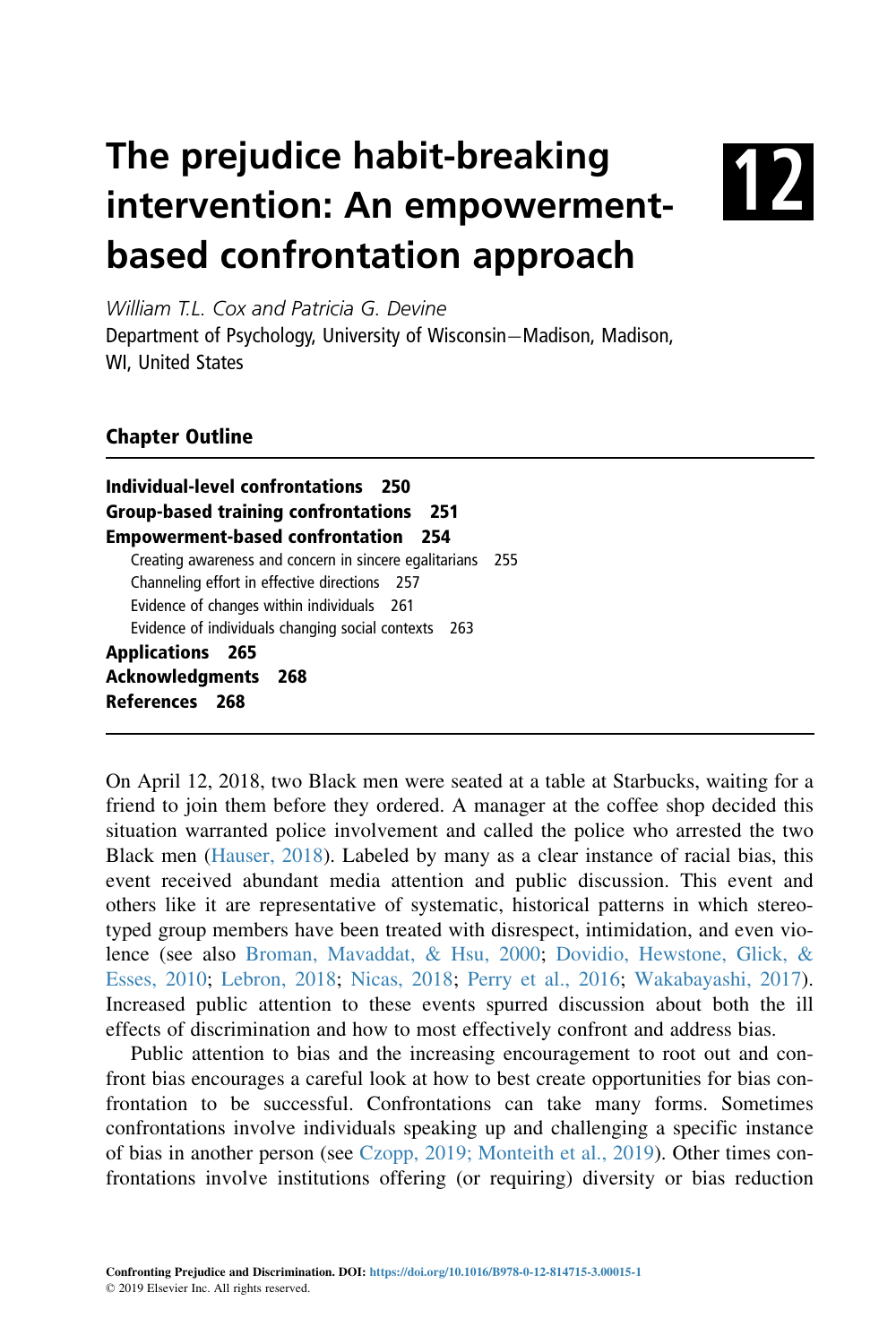training that confront trainees with ways in which the organization may be falling short of its diversity and inclusion goals (see [Pendry, Driscoll, & Field, 2007](#page-23-0)). These individual-level and group-based training approaches are the most prevalent confrontation approaches, but in recent years, a third category has begun to emerge that is related to but distinct from these approaches — empowerment-based confrontation.

In this chapter, we briefly review insights from the individual-level confrontation work and the group-based trainings regarding both the factors that enhance and the factors that interfere with successful confrontations. We then discuss the third type of approach, empowerment-based confrontation, in greater detail. Empowerment-based confrontation approaches have begun to show encouraging evidence in recent years (e.g., [Carnes et al., 2015;](#page-20-0) [Devine, Forscher, Austin, & Cox, 2012;](#page-20-0) [Devine et al.,](#page-21-0) [2017](#page-21-0); see also [Hennes et al., 2018;](#page-22-0) [Moss-Racusin et al., 2018](#page-23-0); [Pietri et al., 2017](#page-24-0)). Our work in this area has been focused on the prejudice habit model ([Devine, 1989](#page-20-0)), which led to the development and testing of the prejudice habit-breaking intervention [\(Devine et al., 2012\)](#page-20-0). This operationalization of empowerment-based confrontation has been successful in helping individuals to confront and take steps to reduce bias within themselves and to increase inclusion within their social contexts.

## Individual-level confrontations

As a number of chapters in this book attest, the impact of individual level, personto-person, confrontations has received considerable empirical attention in recent years (see in particular [Czopp, 2019; Monteith, Burns, & Hillbrand, 2019,](#page-20-0) for excellent reviews). Czopp, for example, reviews extant research on the intra- and interpersonal consequences of confrontation for the experiences of those who confront another about bias and those who are confronted about their expression of bias. Czopp also reviews research examining the impact of confrontation on those who, though not directly involved in the immediate confrontation, observe the confrontation episode. Monteith et al. focus more specifically on the challenge of would-be confronters who may wish to call out incidents of bias but may experience uncertainties about exactly what to say or what to do to confront in a way that will be successful in decreasing future biased behavior and will allow the confronters to be viewed favorably. In addressing these issues, Monteith et al.'s goal is to offer guidance on how to successfully navigate these challenges of individual-level confrontation situations.

Although a thorough review of the individual-level confrontation literature is beyond the scope of the present chapter, it is instructive to highlight a few important themes that emerge therein. One clear theme that emerges in the confrontation literature is that some confronters are more effective than others, such that confrontations are received more positively when they come from members of the nontargeted social group (e.g., White people and men) than from members of the group targeted by bias (e.g., Black people and women) (see [Czopp, 2019](#page-20-0)).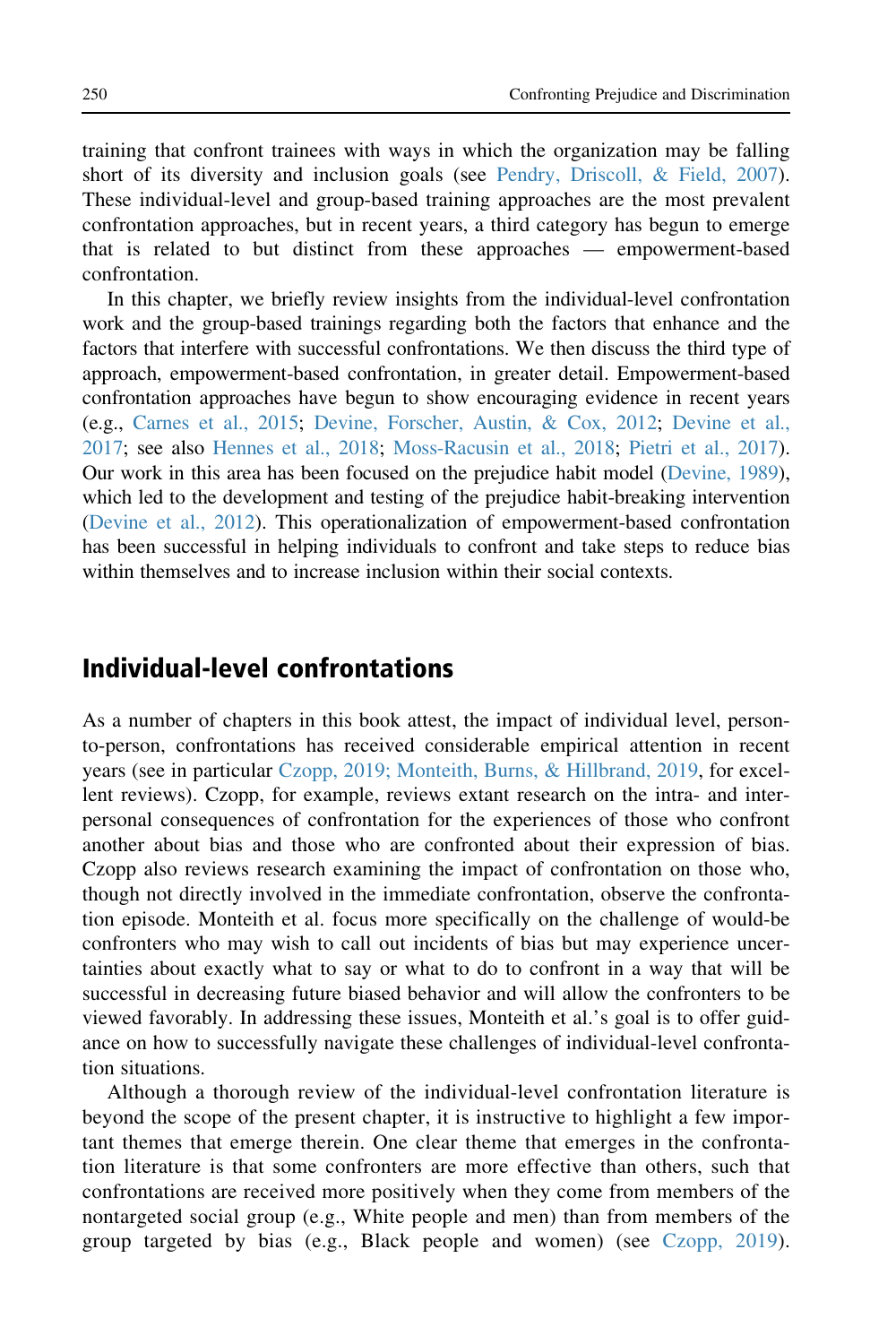Whereas target group members are often viewed as whiners and overly sensitive, the nontargeted group members are seen as having more credibility by virtue of not appearing to have an immediate vested interest in the outcome of the confrontation.

A second clear theme in individual-level confrontation literature is that confrontation settings create trepidations for would-be confronters. Staying silent, for example, effectively makes a would-be confronter complicit in allowing bias to occur unchecked, which can have negative personal consequences for the wouldbe confronter (failure to live up to one's values; e.g., [Shelton, Richeson,](#page-24-0) [Salvatore, & Hill, 2006](#page-24-0)) and the target of bias (e.g., directly experiencing the ill effects of the unchecked bias). However, actively confronting another's bias leaves the confronter vulnerable to negative reactions by the person confronted and any observers to the confrontation episode (see [Czopp, 2019; Monteith et al.,](#page-20-0) [2019](#page-20-0)). A related concern is that people who are confronted about bias by others can become defensive and avoidant, which could disrupt the effectiveness of the confrontation.

Addressing defensiveness and avoidance highlights a third theme in the individual-level confrontation literature, namely that the style of confrontation is important and ultimately affects how successful confrontations are in reducing bias. Several studies have now shown that hostile, extreme, or threatening confrontations, though sometimes successful in reducing immediate expressions of bias, also lead to agitation and anger at others (e.g., [Czopp, Monteith, & Mark, 2006;](#page-20-0) [Martinez,](#page-22-0) [Hebl, Smith, & Sabat, 2017](#page-22-0); [Parker, Monteith, Moss-Racusin, & Van Camp, 2018](#page-23-0)). Confrontations that are instead presented calmly and appeal to principles of fairness tend to mitigate the negative reactions on the part of those confronted (Burns  $\&$ [Monteith, in press\)](#page-20-0). Finally, confrontations that are clear and tethered to specific evidence of bias are more effective in curbing expressions of bias than confrontations that are general or ambiguous regarding what was objectionable in the behavior of the person being confronted ([Parker et al., 2018\)](#page-23-0). Such specific and evidence-based confrontations lead confronters to experience heightened negative self-directed affect and to regulate their behavior to reduce bias in a subsequent setting where bias was possible (see also [Chaney & Sanchez, 2018](#page-20-0)). [Monteith](#page-23-0) [et al. \(2019\)](#page-23-0) provide a number of suggestions to guide would-be confronters in creating confrontations.

## Group-based training confrontations

Group-based diversity, cultural awareness, and implicit bias trainings have become big business in the United States as organizations have become both increasingly diverse and concerned with issues of climate and inclusion. The hope is that providing employees with training will enable them to effectively confront and address their own and others' biases within the organizations [\(Dobbin & Kalev, 2013,](#page-21-0) [2016; Paluck & Green, 2009; Pendry et al., 2007](#page-21-0)). Indeed, such trainings are very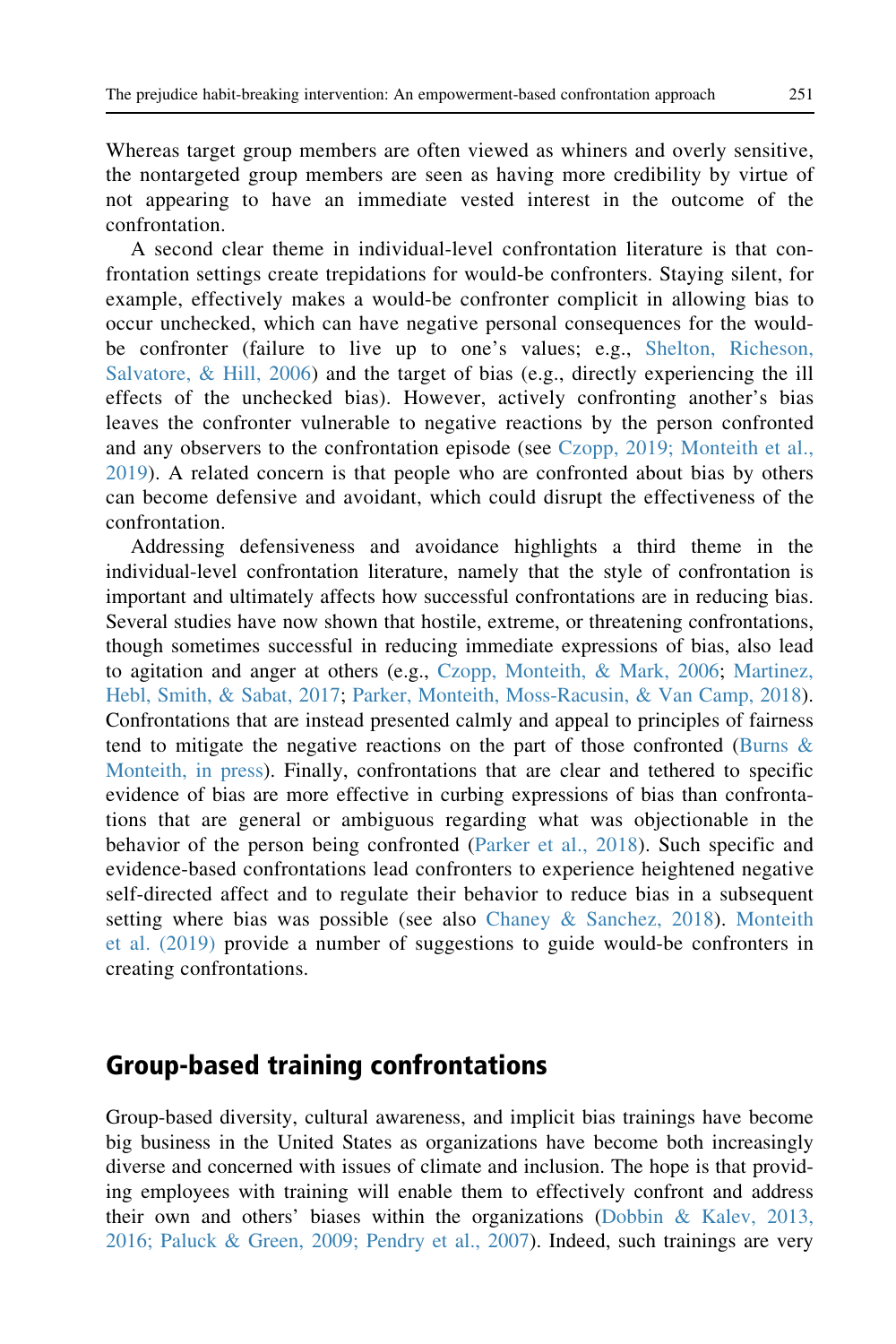often promoted in the aftermath of some critical incident that brings bias within the organization into focus, as was the case in the Starbucks incident discussed earlier, or after an analysis or report reveals that the organization is falling short in its diversity goals ([Dobbin & Kalev, 2013, 2016\)](#page-21-0). These trainings are often designed specifically to address a problem of bias in the organization with the assumption that individuals within the organization are both responsible for bias and have a responsibility to address the bias.

In a comprehensive review of diversity training approaches, [Pendry et al. \(2007\)](#page-23-0) note that these trainings fall into four major categories: (1) providing trainees with information or enlightenment about social inequality, (2) eliciting emotional reactions by revealing that some members of the organization receive unfair advantages (e.g., White privilege), (3) emphasizing the trainees' common social identity (i.e., members of the organization) as opposed to the distinct social identities of trainees (i.e., different race, ethnic, or other groups) as a way to encourage a sense of "weness," or (4) providing trainees with immediate feedback regarding their own bias (e.g., using a task like the Implicit Association Test; IAT; [Greenwald, Nosek, &](#page-22-0) [Banaji, 2003](#page-22-0)), in the hopes that recognition of personal bias will make people aware of their biases and lead to efforts to reduce bias.

Throughout their review, [Pendry et al. \(2007\)](#page-23-0) identify several challenges that create obstacles to diversity training having its intended effects. For example, participation in such trainings is often mandatory and the trainings are presented by "experts" from outside the organization who are meant to educate the trainees about the problems and encourage change. This push from outsiders is often experienced as threatening, eliciting defensiveness and anger. [Pendry et al. \(2007\)](#page-23-0) note that these circumstances are especially problematic when diversity trainings are experienced as a confrontation that implies trainees are morally suspect, causing the train-ings to backfire and to lead to backlash (see also [Dobbin & Kalev, 2016;](#page-21-0) [Pettigrew](#page-24-0) [& Tropp, 2006](#page-24-0), as cited in [Paluck, 2006](#page-23-0)). Pendry et al. suggest that to mitigate these negative circumstances, trainers need to be both skilled and nimble in handling conflict. Trainers should be knowledgeable about the relevant psychological literature to explain processes underlying the ordinary nature of bias [\(Devine, 1989\)](#page-20-0) and the possibility that bias could be overcome with effort [\(Devine, 1989;](#page-20-0) [Monteith, 1993\)](#page-20-0). Although some trainers may be skilled in conflict resolution and knowledgeable about the psychological literature, to the extent that they are not, their credibility is undermined and trainees may not take the training opportunity seriously.

A shared goal of most diversity trainings is to raise trainees' awareness of their vulnerability to displaying intergroup biases. The method for raising this type of awareness varies, but Pendry et al. caution that some of the exercises used to raise awareness are difficult to implement in a group setting and that trainees may not take the exercises seriously. For example, when taking the IAT, many trainees deny the validity of the feedback or reject it as a good measure of one's bias [\(Howell, Gaither, & Ratliff, 2015; Howell & Ratliff, 2017; Monteith, Voils, &](#page-22-0) [Ashburn-Nardo, 2001\)](#page-22-0). Alternatively, some tasks are more upsetting than the anticipated gains of motivating people to reduce bias (consider Elliott's famous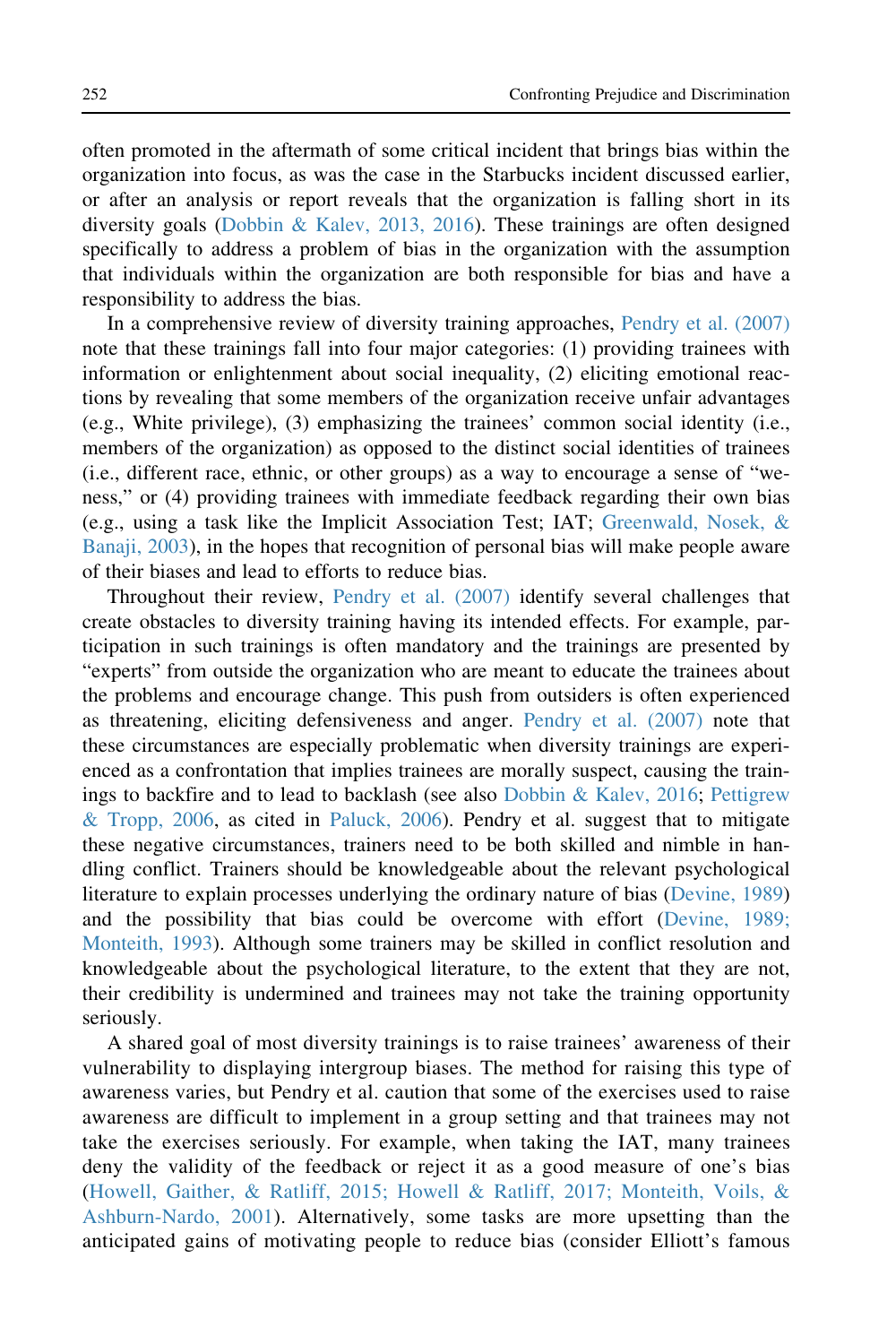"blue eyes vs brown eyes" school activity; [Elliott, 2003\)](#page-21-0). Though [Pendry et al.](#page-23-0) [\(2007\)](#page-23-0) conclude that such experiences can be motivating for many trainees to work to overcome their biases, their review also reveals that diversity trainers have little to offer in the way of practical suggestions for how individuals can reduce their biases. This limitation is critically important precisely because the exercises can be tremendously effective at convincing people that their biases can leave them vulnerable to discriminating against others, however unwittingly. Creating awareness without providing any advice on how to reduce bias or create an inclusive environment leaves trainees ill-equipped to make progress on these fronts. Indeed, absent tools to help trainees reduce bias, trainees may feel helpless, because they are acutely aware of their vulnerability to express unintentional bias but do not know what to do differently. As a result, rather than improving climate and inclusion within organizations, training may result in a counter-intentional effect: the trainees may become avoidant of intergroup settings out of concern that they may show bias or do the wrong thing ([Plant & Devine, 2003; Stephan &](#page-24-0) [Stephan, 1985\)](#page-24-0).

There are two additional striking and concerning features of extant diversity training that deserve attention. First, the selection of the diversity training strategy employed by any given diversity trainer appears to be largely a matter of personal preference or intuition about what is likely to work. The specific strategies reviewed in [Pendry et al. \(2007\)](#page-23-0) are not grounded in a particular (or specific) theoretical analysis of what is required to make such trainings successful (though Pendry et al. made a compelling case that a theoretical analysis could be retrofitted to some of the approaches). Further, this state of affairs exists, at least in part, because unlike in the individual-level confrontation literature in which the negative and beneficial aspects of confrontations have been systematically investigated in experimental studies, there have been few attempts to evaluate the effectiveness of existing diversity training programs [\(Dobbin & Kalev, 2016; Pendry et al., 2007;](#page-21-0) [Stephan & Stephan, 2001](#page-21-0)).

Though recognizing that such programs are well-intentioned, scholars have increasingly questioned whether diversity or bias trainings have gotten too far ahead of the evidence to suggest that they are helpful ([Moss-Racusin et al., 2014\)](#page-23-0), and some have explicitly challenged the ethics of implementing such trainings without evidence of their efficacy ([Dobbin & Kalev, 2013, 2016; Nordell, 2017; Paluck,](#page-21-0) [2012\)](#page-21-0). In a review of over 700 private-sector organizations, [Kalev, Dobbin, and](#page-22-0) [Kelly \(2006\),](#page-22-0) for example, suggested that diversity training programs can actually lead to less rather than more diversity within the organization — an outcome clearly at odds with the intentions of diversity training. Indeed, [Paluck \(2012\)](#page-23-0) argues the current standards regarding the implementation of diversity trainings are simply not good enough and recommends that providing evidence that diversity or bias trainings work as intended "should be considered an ethical imperative, on the level of rigorous testing of medical interventions."

In contrast to the individual-level confrontations, group-based diversity, cultural awareness, or bias trainings are typically not built on a strongly evidence-based model of change, and there have been few attempts to rigorously evaluate the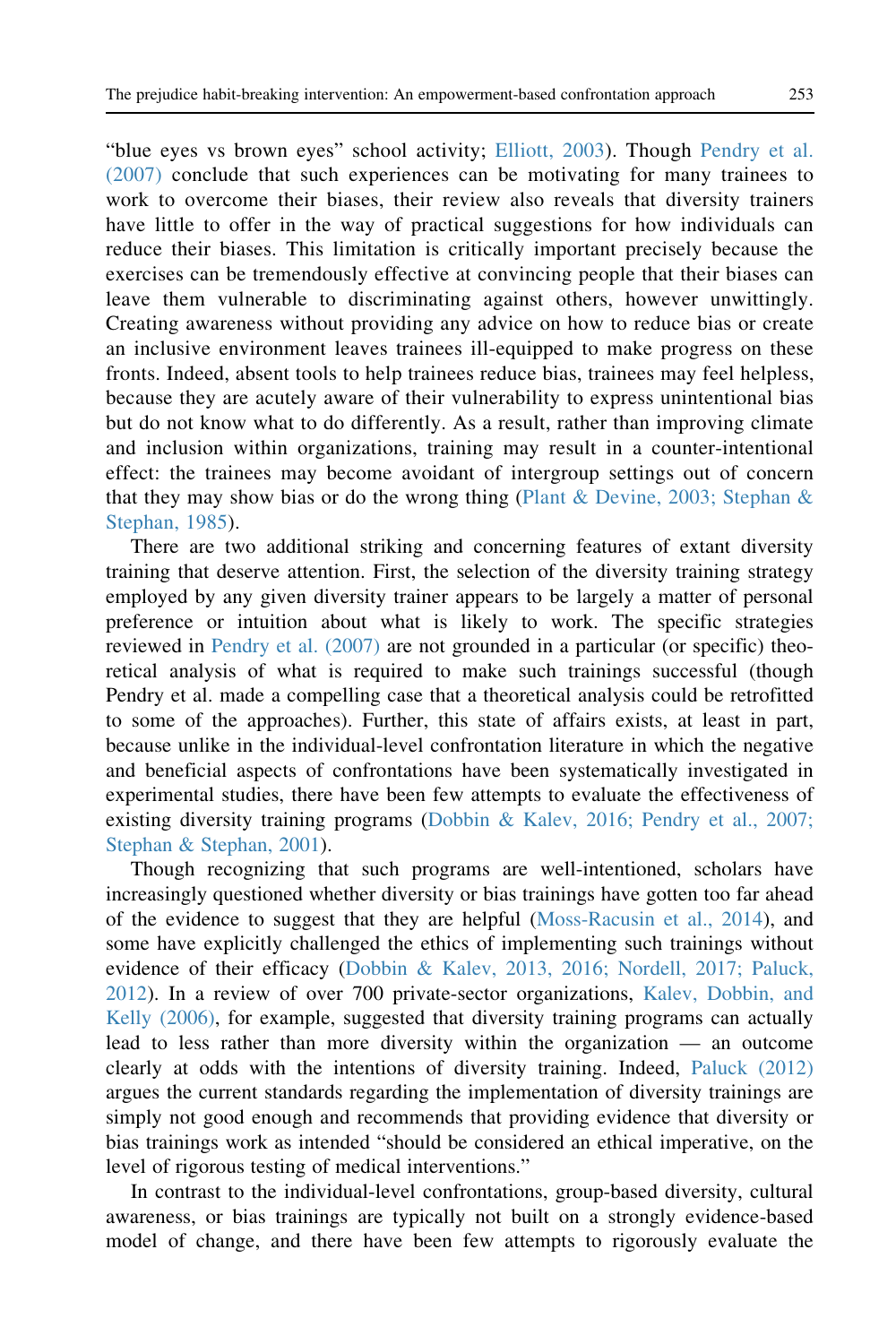impact of such trainings. As such, the approaches are often rooted in wishful thinking and intuition, and little is known about their efficacy.

## Empowerment-based confrontation

The remainder of this chapter focuses on empowerment-based confrontation. The goal of empowerment-based confrontation is to put people on a path to recognizing, confronting, and regulating bias within themselves. In contrast to individual-level confrontation approaches, empowerment-based approaches do not involve an immediate confrontation from another person in response to an instance of bias in the moment. Instead, this approach sets people up to confront bias in themselves in an effort to reduce their future expressions of bias. Similar to many group-based confrontation approaches, empowerment-based approaches increase people's awareness of their vulnerability to unintentional bias, but in contrast to many group-based trainings, empowerment-based approaches raise awareness in ways that mitigate defensiveness and also provide guidance, in the form of specific strategies to reduce bias.

One prominent example of empowerment-based confrontation is the prejudice habit-breaking intervention [\(Carnes et al., 2015; Devine et al., 2012\)](#page-20-0), which is grounded in a strong theoretical analysis and a well-supported model of change [\(Amodio, Devine, & Harmon-Jones, 2007; Cox, Abramson, Devine, & Hollon,](#page-19-0) [2012; Devine, 1989](#page-19-0); [Devine et al., 1991;](#page-21-0) [Monteith, 1993](#page-22-0); [Plant & Devine, 1998](#page-24-0)). Our review focuses on the prejudice habit-breaking intervention, which we have developed and tested over the past 10 years. The prejudice habit-breaking intervention has been experimentally assessed in several randomized-controlled studies and has been shown to create lasting, meaningful change among those whose conscious, earnestly held values oppose bias. We will review the key components of this intervention approach, and then review some of the empirical evidence showing its effectiveness [\(Devine, 1989; Devine et al., 2012; Prochaska & Velicer, 1997](#page-20-0)).

The prejudice habit-breaking intervention is a multifaceted educational presentation that has been implemented in two semiinteractive formats. The first is a computer presentation ([Devine et al., 2012\)](#page-20-0), and the second is an in-person seminar delivered by experts ([Carnes et al., 2015](#page-20-0)). Across the formats, this intervention approach was built upon the adult learning literature (e.g., Prochaska  $\&$  Velicer, [1997\)](#page-24-0) and the prejudice habit model ([Devine, 1989](#page-20-0)), which has been empirically assessed and supported in the research literature over the past 30 years (e.g., [Amodio et al., 2007;](#page-19-0) [Devine et al., 1991;](#page-21-0) [Devine & Monteith, 1993](#page-21-0); [Plant &](#page-24-0) [Devine 1998, 2009;](#page-24-0) [Monteith, 1993;](#page-22-0) [Monteith, Ashburn-Nardo, Voils, & Czopp,](#page-22-0) [2002\)](#page-22-0). The prejudice habit model conceptualizes stereotypes and unintentional or implicit biases as "habits of mind" and frames overcoming bias as a process of "breaking the prejudice (or bias) habit" through conscious self-regulation. This approach emphasizes five key components: (1) sincere personal values that oppose bias, (2) awareness of one's vulnerability to unintentional biases, (3) concern about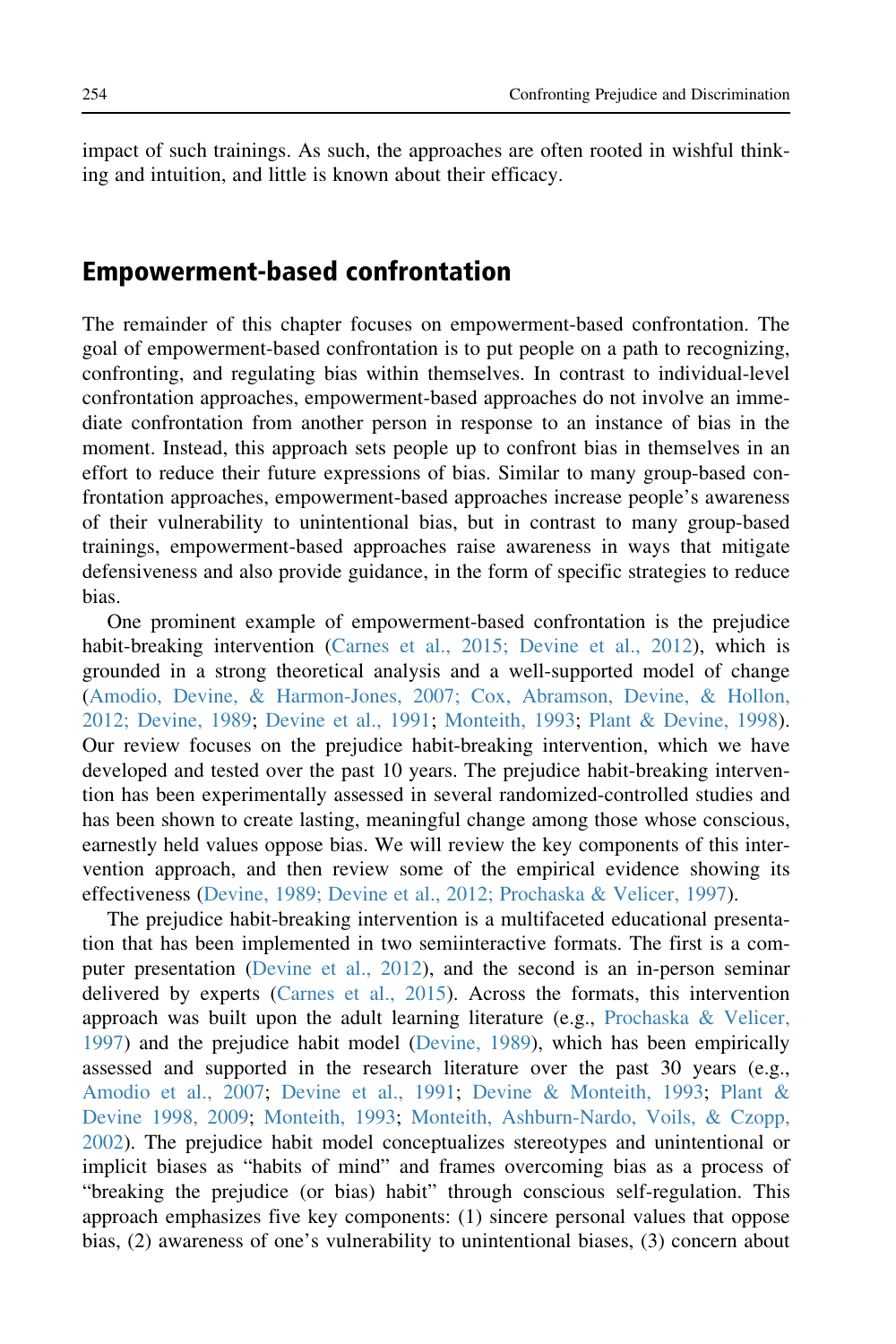the consequences of unintentional biases, (4) learning effective bias reduction strategies, and (5) self-sustained effort over time to reduce the influence of unintentional biases.

## Creating awareness and concern in sincere egalitarians

Our approach focuses on people whose earnestly held personal values discourage prejudice and support egalitarianism ([Devine, 1989](#page-20-0)). People with nonprejudiced values have the long-term goal of behaving in unbiased ways, and this goal is per-sonally important to them ([Devine, 1989; Monteith, 1993; Plant & Devine, 1998](#page-20-0)). These nonprejudiced values are a necessary first step for our approach, which relies upon individuals' sincere personal desire to behave in unbiased ways as the driving force for change. Those whose values support prejudice or are indifferent to prejudice and intergroup bias ([Forscher, Cox, Graetz, & Devine, 2015](#page-21-0)) are, by definition, unmotivated to address or reduce bias.

Even people with strong personal values that oppose bias can fall prey to implicit or unintentional biases that arise from well-learned, automatically activated stereotypes ([Devine, 1989](#page-20-0)). There is variability, however, in the extent to which people are aware of their own vulnerability to unintentional bias ([Devine, 1989](#page-20-0); [Devine et al., 1991;](#page-21-0) [Monteith et al., 2001;](#page-23-0) [Plant & Devine, 2009](#page-24-0)). Without this awareness, there is no reason for someone to put effort into reducing bias. A crucial step, therefore, is confronting people with evidence that they may be vulnerable to expressing bias unintentionally, to the detriment of stereotyped group members.

Bias is inconsistent with an egalitarian's sense of self ([Devine, 1989; Monteith,](#page-20-0) [1993\)](#page-20-0), thus being confronted with evidence of unintentional bias should create dissonance that must be resolved. The prejudice habit-breaking intervention is designed to create and harness this dissonance to motivate the change process. There are three possible responses to this kind of confrontation. The first and, in our view, least likely response is that people will change their egalitarian values or the importance of those values to their sense of self [\(Devine, Tauer, Barron, Elliot,](#page-21-0) [Vance, & Harmon-Jones, in press\)](#page-21-0). This outcome is unlikely, both because people's core values are difficult to change and because if they do change, that would mean those were not personally important core values (and, those people, therefore, are not part of the intended audience for this approach). The second possible response is that the egalitarian person will reject the validity or veracity of the evidence that they may be vulnerable to bias (see also the review by [Pendry et al., 2007](#page-23-0)). They may reject the notion that they are vulnerable to bias at all, or they may reject the idea that such biases are consequential. If they do not accept or believe that they could express consequential biases unintentionally, there will be no dissonance or perceived conflict with their egalitarian sense of self. Absent this dissonance, there is no motivation for people to try to reduce bias.

If, however, people are confronted in a way that leads them to accept that they may be vulnerable to consequential, unintentional biases, they will have the third possible response — they will be motivated to put effort into reducing the influence of unintentional biases. The prejudice habit-breaking intervention is crafted to guide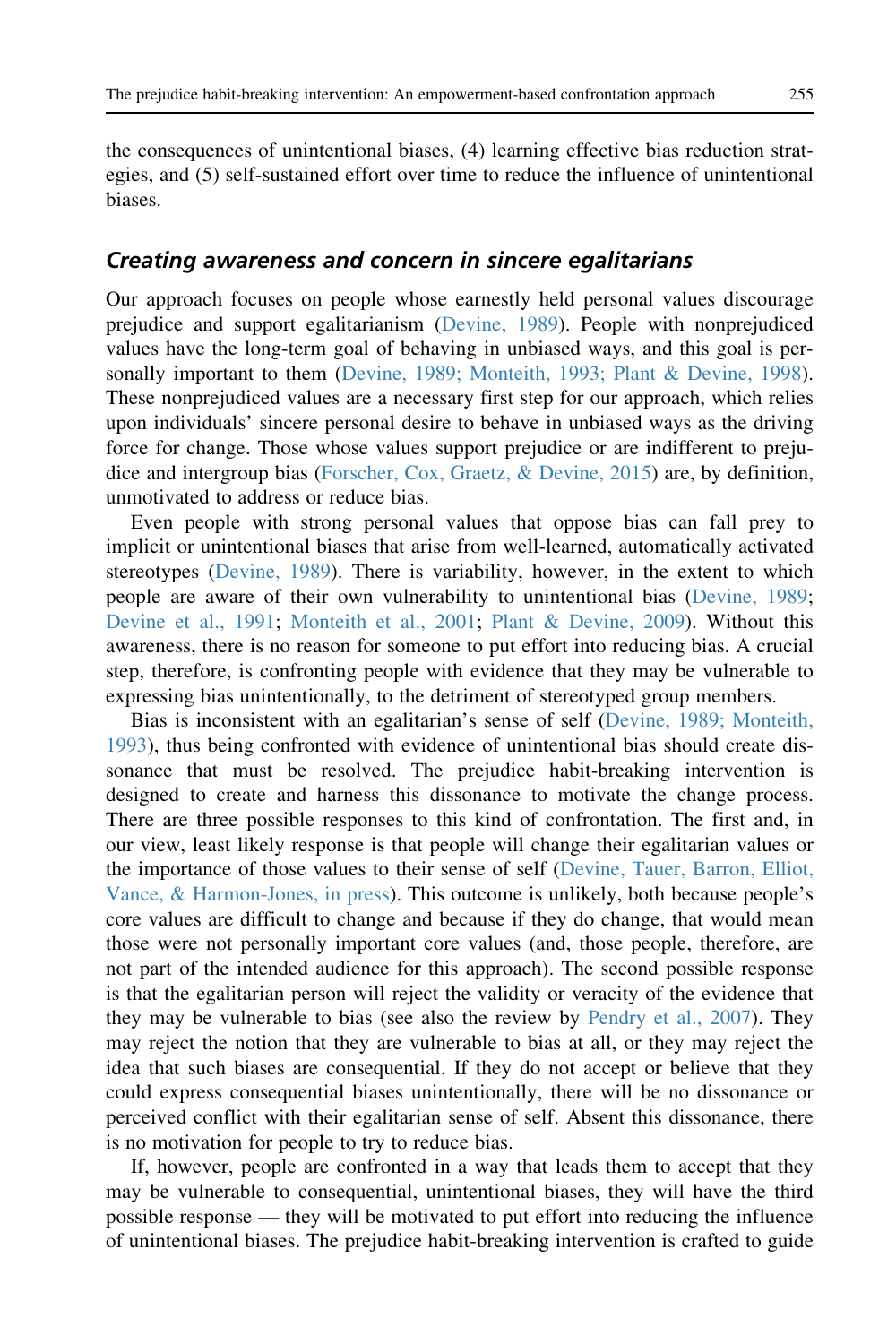people to this third possible response, resulting in awareness and concern that motivate egalitarian people to put effort into reducing their unintentional bias. To reach this outcome, therefore, a key initial obstacle is confronting people in such a way that they do not reject the idea that they may be vulnerable to unintentional bias.

The intervention introduces people's personal vulnerability to unintentional bias in two ways. First, participants complete an implicit indicator of bias, the IAT [\(Greenwald et al., 2003](#page-22-0)) and receive feedback on their performance (e.g., based on their IAT scores, most non-Black people in the United States get feedback that they show a moderate or strong "automatic preference for White people over Black people"). In order to reduce the likelihood of participants rejecting the implications of this feedback, the intervention teaches them about the IAT as an indicator of unintentional bias and dispels common criticisms of the IAT (e.g., that its results are driven by block order effects or general color associations, rather than race).<sup>1</sup> Second, participants are presented with simple, relatable examples of mental habits that reveal a conflict between one's intended and unintended responses. The computerized intervention, for example, provides a brief, realistic anecdote in which someone makes a spontaneous stereotypic assumption that a Black man is homeless. This assumption is revealed to be incorrect and inspires the story's main character to reflect on the origin and unfairness of the assumption. Using these examples, the intervention illustrates the ways in which learned associations become automatically activated to create unintentional, habitual responses. In this way, the prejudice habit-breaking intervention echoes the aforementioned work showing that confrontations are more effective when they are tied to specific evidence (e.g., [Parker et al., 2018](#page-23-0)) by using real IAT feedback, relatable anecdotal examples of unintentional bias, and reviewing research evidence about unintentional bias.

This approach engages motivation and minimizes defensiveness by conceptualizing bias as a habit of mind arising from socialization and learning experiences. Specifically, the intervention explains that children are repeatedly and frequently exposed to biases and stereotypes, which are omnipresent in culture (e.g., on television, in movies), to the point that biased responses become the default, automatic, and habitual reactions to members of stereotyped groups. In this way, the habit model teaches that unintentional bias is rather ordinary, that the participants are not alone in their vulnerability to unintentional bias, and that having unintentional bias does not reflect a moral failing. Emphasizing the ordinariness of unintentional bias helps avoid the defensiveness that often follows from bias feedback (as noted by [Pendry et al., 2007](#page-23-0); see also [Howell et al., 2015](#page-22-0)).

After participants come to understand the pervasiveness and ordinariness of habitual biases, they learn about the ways in which these biases can be highly

<sup>&</sup>lt;sup>1</sup>We are aware of recent debates about the IAT's predictive validity for behavior. In this intervention work, we use the IAT as a learning tool. As participants complete the IAT, they are aware of the biases in their response times. This experience, and the subsequent feedback, helps participants to believe they may be vulnerable to bias, and this effect is useful in the present context whether or not the IAT predicts behavior well.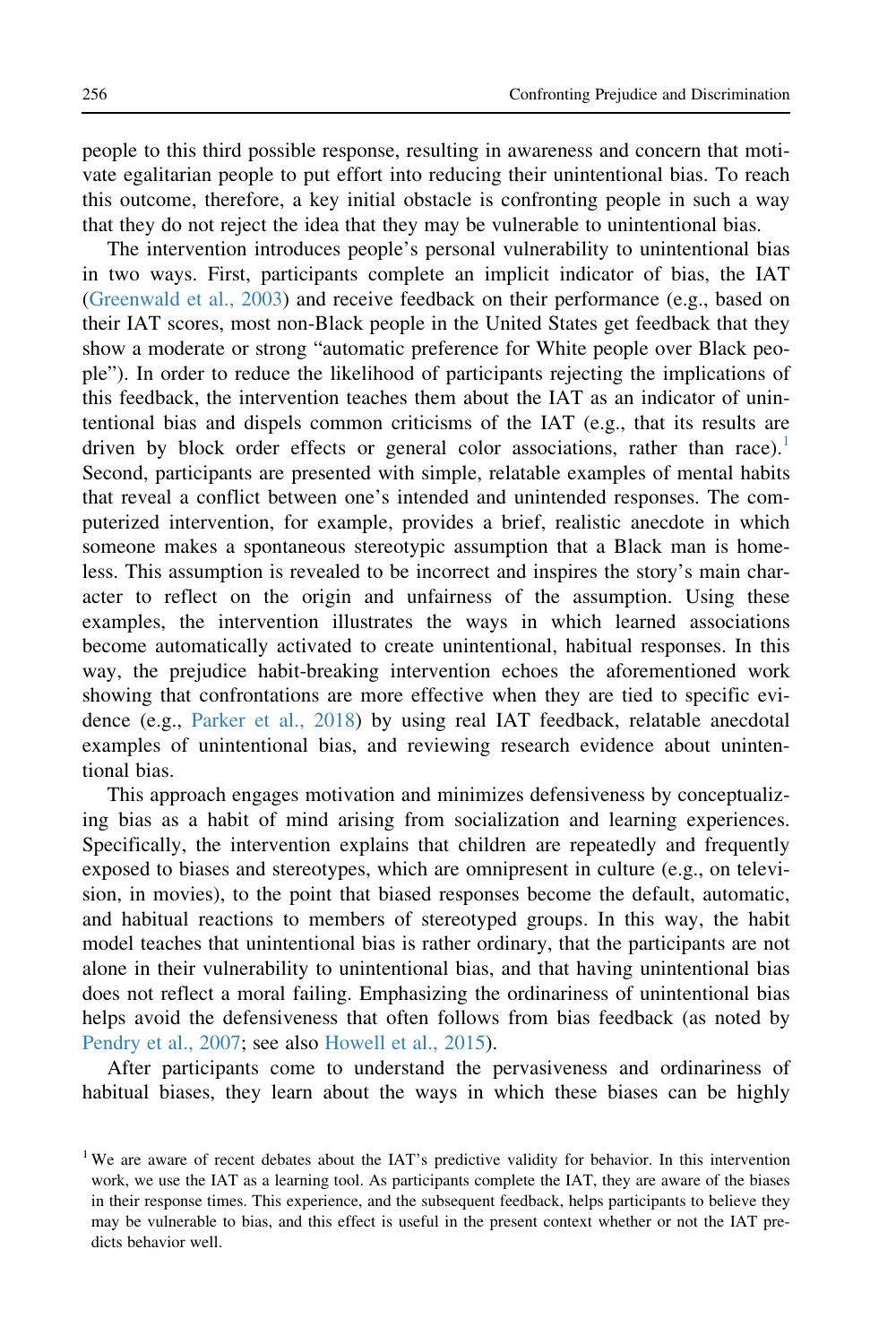consequential for members of stereotyped groups (e.g., in medical settings, hiring settings). In the in-person versions of the intervention, we expand on different ways that biases might manifest (e.g., creating confirmation biases or self-fulfilling prophecies) [\(Darley & Gross, 1983](#page-20-0); [Rosenthal & Jacobson, 1968](#page-24-0)). Reviewing these various "bias constructs" helps participants to tune into and look out for the various and subtle ways bias may come about and fosters a sense of bias literacy, to give participants a language with which to discuss various forms of bias.

The prejudice habit-breaking intervention is designed to help people become aware and concerned that they may be vulnerable to unintentional biases and therefore may be contributing, however unwittingly, to negative consequences faced by members of stereotyped groups. This awareness and concern is key to engaging personal motivation to make efforts for change. Past evidence demonstrates, for example, that when nonprejudiced people are confronted with credible evidence that they have or may express bias, they are willing to put effort into tasks (e.g., reading race-related magazine articles, practice on a race-related cognitive task) they believe will help to regulate or otherwise reduce the expression of bias ([Amodio](#page-19-0) [et al., 2007; Monteith, 1993; Monteith et al., 2002; Plant & Devine, 2009\)](#page-19-0). The increased interest in and effort on these tasks demonstrates that people are motivated and willing to put effort into reducing bias when confrontations credibly reveal an inconsistency between earnest egalitarian values and automatic responses. Having instilled this motivation, the prejudice habit-breaking intervention next helps people to have realistic expectations about the change process and empowers them to put forth effort in effective ways.

## Channeling effort in effective directions

Once people with egalitarian personal values are aware of and concerned about their vulnerability to unintentional bias, they will be motivated to put effort into bringing their automatic responses in line with their intentions. Where they direct these efforts, however, varies. At times, people may not know where to direct their effort, leading to helplessness [\(Crocker, Luhtanen, Broadnax, & Blaine, 1999;](#page-20-0) [Dovidio, Kawakami, & Gaertner, 2002](#page-20-0)). As noted earlier, bringing people to the point of awareness of unintentional bias without providing strategies to address bias can even lead people to avoid members of stereotyped groups to preclude any possibility of behaving in biased ways [\(Plant & Devine, 2003; Stephan & Stephan,](#page-24-0) [1985\)](#page-24-0).

Sometimes, people will put effort into bias reduction strategies that are highly intuitive, but in fact have counter-intentional, counter-productive effects. For example, stereotype suppression [\(Macrae, Bodenhausen, Milne, & Jetten, 1994\)](#page-22-0) is an intuitive strategy that backfires, resulting in more rather than less stereotype-based bias. Another intuitive but ineffective strategy that people may employ is groupblindness (e.g., colorblindness), in which they attempt to ignore group membership altogether [\(Apfelbaum, Norton, & Sommers, 2012; Plaut, Thomas, & Goren, 2009](#page-19-0)). This strategy, however, is not possible in most everyday situations, in which race, gender, age, and other group statuses are readily discernible. Further, to the extent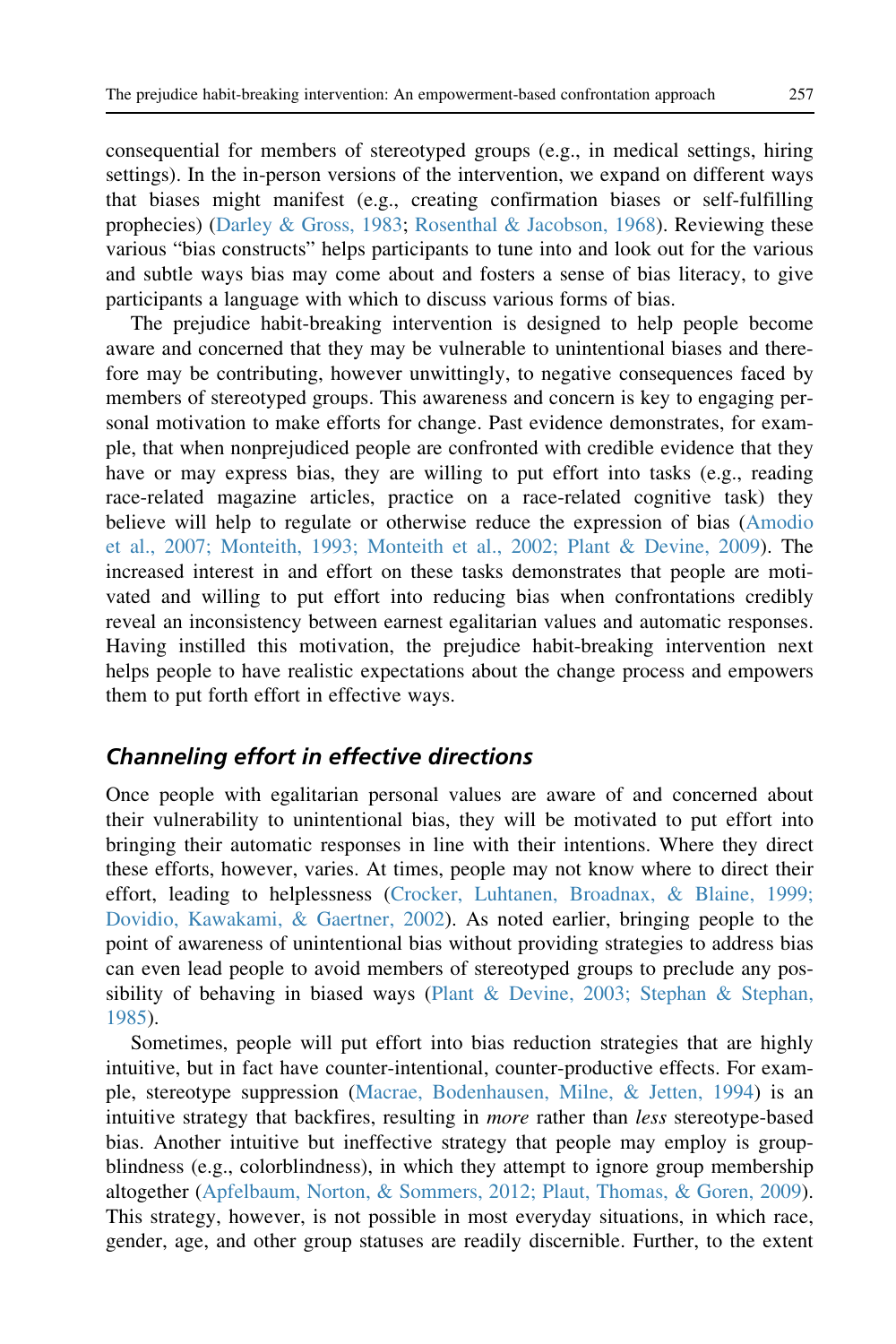that people take pride in their social group memberships, ignoring that aspect of people's identities may be seen as rude or insulting ([Apfelbaum, Sommers, &](#page-19-0) [Norton, 2008; Plaut, Thomas, Hurd, & Romano, 2018; Richeson & Nussbaum,](#page-19-0) [2004\)](#page-19-0). Lastly and importantly, group-blindness backfires — in one study of workplace climate, for example, the more White people in an organization ascribed to colorblind ideologies, the more biased they appeared to their Black coworkers, and the more their Black coworkers felt unwelcome in the organization [\(Plaut et al.,](#page-24-0) [2009\)](#page-24-0). One other intuitive but counter-productive strategy is having too strong a sense of one's own objectivity ([Uhlmann & Cohen, 2007](#page-25-0)). Although objectivity seems antithetical to bias, personal confidence in one's objectivity leads to less questioning of one's judgments, often resulting in more, rather than less bias [\(Uhlmann & Cohen, 2007](#page-25-0)). To the extent that egalitarian, motivated people reach for these or other counter-productive strategies, their efforts at reducing bias are wasted.

The prejudice habit-breaking intervention, therefore, is designed to guide people away from ineffective strategies and teach people a toolkit of effective, evidencebased bias reduction strategies. Each of these strategies, drawn from the empirical literature, had previously been shown to reduce the expression of bias, at least in the short-term. Most often, these strategies (e.g., stereotype replacement, perspective-taking) were tested in isolation and were implemented at the behest of an experimenter ([Blair, Ma, & Lenton, 2001; Brewer, 1988; Fiske & Neuberg, 1990;](#page-19-0) [Galinsky & Moskowitz, 2000; Monteith, 1993; Pettigrew, 1998; Pettigrew &](#page-19-0) [Tropp, 2006\)](#page-19-0). In this way, the prior literature involved participants implementing a single strategy, because they were told to do so by an experimenter, rather than voluntarily using the strategies in the service of a long-term goal to reduce bias, and without participants being aware that the strategy may help reduce bias. In contrast, the prejudice habit-breaking intervention presents these strategies together as a toolkit that people can intentionally draw upon, if motivated, to help them progress toward their goal of reducing bias.

Each strategy (see [Table 12.1](#page-10-0)) is described in straightforward, simple language, and then the computer presentation or human presenters discuss how to apply the strategy in different situations and share anecdotal or research-based examples of how the strategy can be useful at mitigating bias. Some strategies are well-suited to addressing bias in the moment after a biased thought has occurred (e.g., stereotype replacement), and some of the strategies are activities that can proactively reduce the likelihood of later expressions of bias (e.g., increasing intergroup contact). The strategies are meant to be broadly applicable to many situations, but no one strategy could fit all situations in which bias may be a concern. Overall, the strategies fit a general theme of helping people to slow down their thinking and rely less on "gut" reactions, which are often influenced by stereotypes and biases.

Another important feature of the toolkit of strategies is that the strategies are synergistic — if a White person uses the intergroup contact strategy and makes more friends who are Black people, that White person will have a better understanding of their friends' lives, and will be better equipped to engage in perspective-taking. Time spent practicing stereotype replacement should make the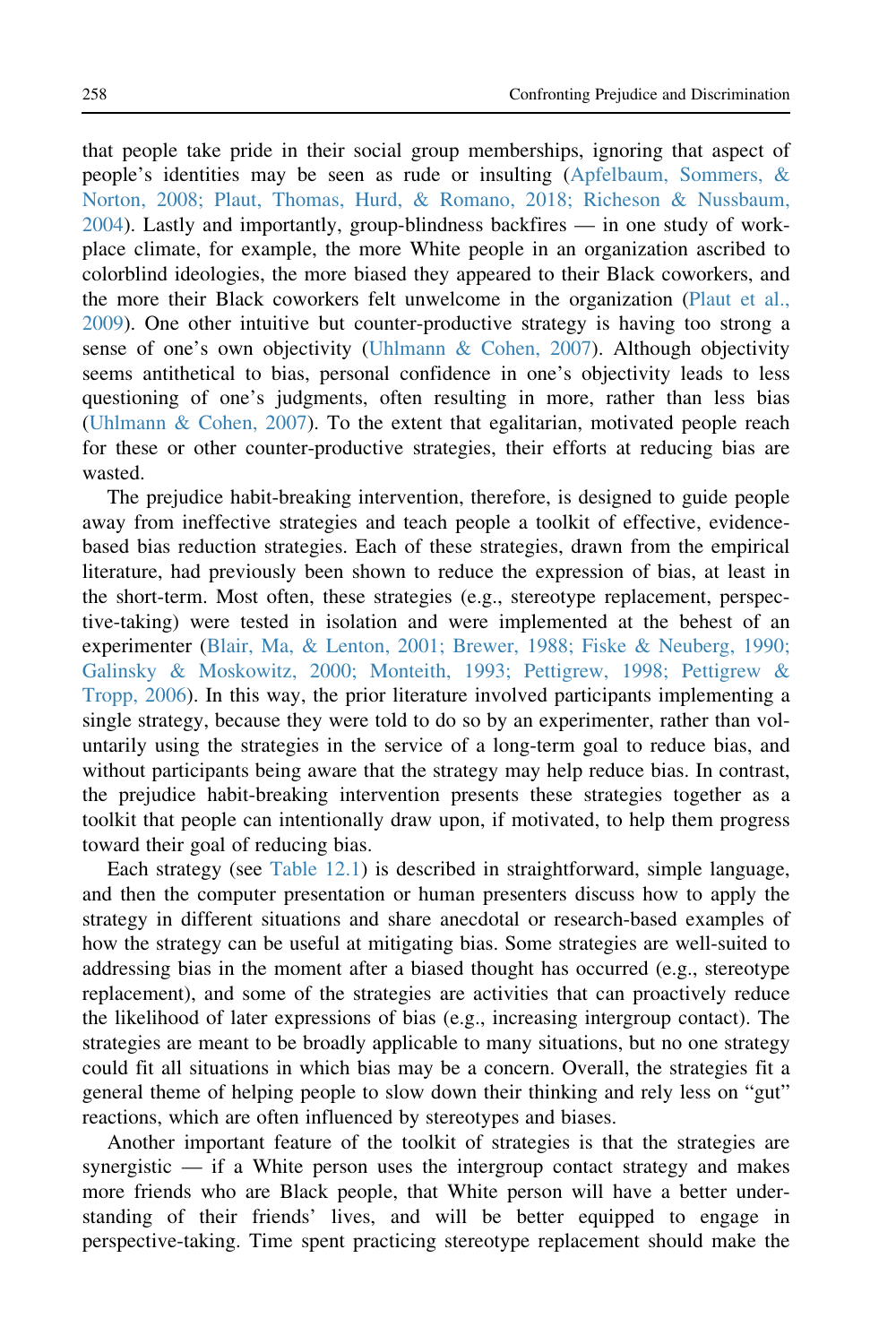| <b>Strategy</b>                | <b>Brief description</b>                                                                                                            | <b>Research adapted from</b>                                     | <b>Status</b>                                                                                                                                                                                                                                                                                                                                                                                                                                   |
|--------------------------------|-------------------------------------------------------------------------------------------------------------------------------------|------------------------------------------------------------------|-------------------------------------------------------------------------------------------------------------------------------------------------------------------------------------------------------------------------------------------------------------------------------------------------------------------------------------------------------------------------------------------------------------------------------------------------|
| Stereotype<br>replacement      | Detecting stereotypic thoughts<br>or media portrayals and<br>replacing them with<br>nonstereotypic responses                        | Devine (1989), Devine and<br>Monteith (1993).<br>Monteith (1993) | Used in all iterations of the prejudice<br>habit-breaking intervention                                                                                                                                                                                                                                                                                                                                                                          |
| Counter-stereotypic<br>imagery | Spending time thinking about<br>counter-stereotypic<br>exemplars                                                                    | Blair et al. (2001),<br>Dasgupta and<br>Greenwald (2001)         | Used in Devine et al. (2012), Carnes<br>et al. (2015), and Forscher,<br>Mitamura, Dix, Cox, and Devine<br>$(2017)$ . Data in Forscher et al. $(2017)$<br>indicated that this strategy may<br>backfire, leading people to be less<br>concerned about bias (we surmise it<br>leads to thinking such as, "if Obama<br>can be president, Black people must<br>not have such a hard time!").<br>Subsequent iterations have excluded<br>this strategy |
| Perspective-taking             | Imagining what it would feel<br>like to be in the position of<br>a member of a different<br>group                                   | <b>Galinsky and Moskowitz</b><br>(2000)                          | Used in all iterations of the prejudice<br>habit-breaking intervention                                                                                                                                                                                                                                                                                                                                                                          |
| Individuation                  | Gather and focus on<br>information that makes<br>someone an individual,<br>rather than generalizing<br>based on group<br>membership | Brewer (1988), Fiske and<br>Neuberg (1990)                       | Used in all iterations of the prejudice<br>habit-breaking intervention                                                                                                                                                                                                                                                                                                                                                                          |

<span id="page-10-0"></span>

| Table 12.1 Strategies included in the prejudice habit-breaking intervention |
|-----------------------------------------------------------------------------|
|-----------------------------------------------------------------------------|

(Continued)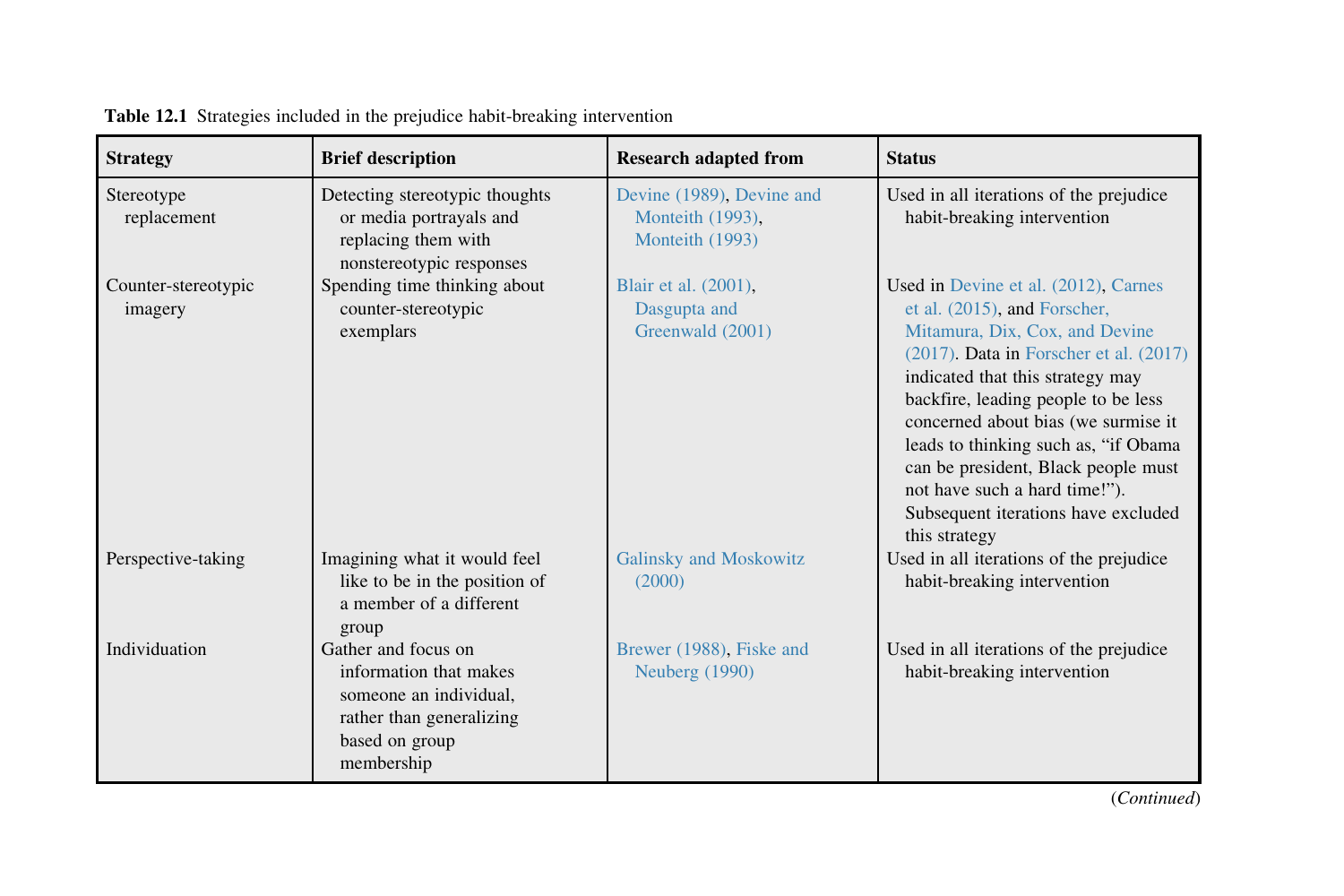| <b>Strategy</b>                                 | <b>Brief description</b>                                                                      | <b>Research adapted from</b>                              | <b>Status</b>                                                                                           |
|-------------------------------------------------|-----------------------------------------------------------------------------------------------|-----------------------------------------------------------|---------------------------------------------------------------------------------------------------------|
| Increasing<br>intergroup                        | Making positive, personal<br>contact with members of                                          | Pettigrew (1998).<br>Pettigrew and Tropp                  | Used in all iterations of the prejudice<br>habit-breaking intervention                                  |
| contact<br>Consider situational<br>explanations | stereotyped groups<br>Actively consider situational<br>explanations for behavior,             | (2006)<br>Kawakami, Dovidio, Moll,<br>Hermsen, and Russin | Briefly mentioned in the published in-<br>person intervention work, and                                 |
| for behavior                                    | rather than jumping to<br>dispositional explanations                                          | (2000)                                                    | expanded to be a formal strategy to<br>replace counter-stereotypic imagery<br>in all current iterations |
| Modify your<br>environment                      | Increase representation of<br>underrepresented group<br>members in your visual<br>environment | Cheryan, Plaut, Davies,<br>and Steele (2009)              | Added to current iterations of the<br>prejudice habit-breaking intervention                             |
| Committing<br>to credentials                    | Commit to evaluation of<br>criteria in advance of<br>viewing any candidate                    | <b>Uhlmann and Cohen</b><br>(2005)                        | Added to current iterations of the<br>prejudice habit-breaking intervention                             |

Table 12.1 (Continued)

The prejudice habit-breaking intervention teaches participants a set of bias-reducing strategies drawn from the empirical literature. As we test subsequent iterations of the prejudice<br>habit-breaking intervention, we seek t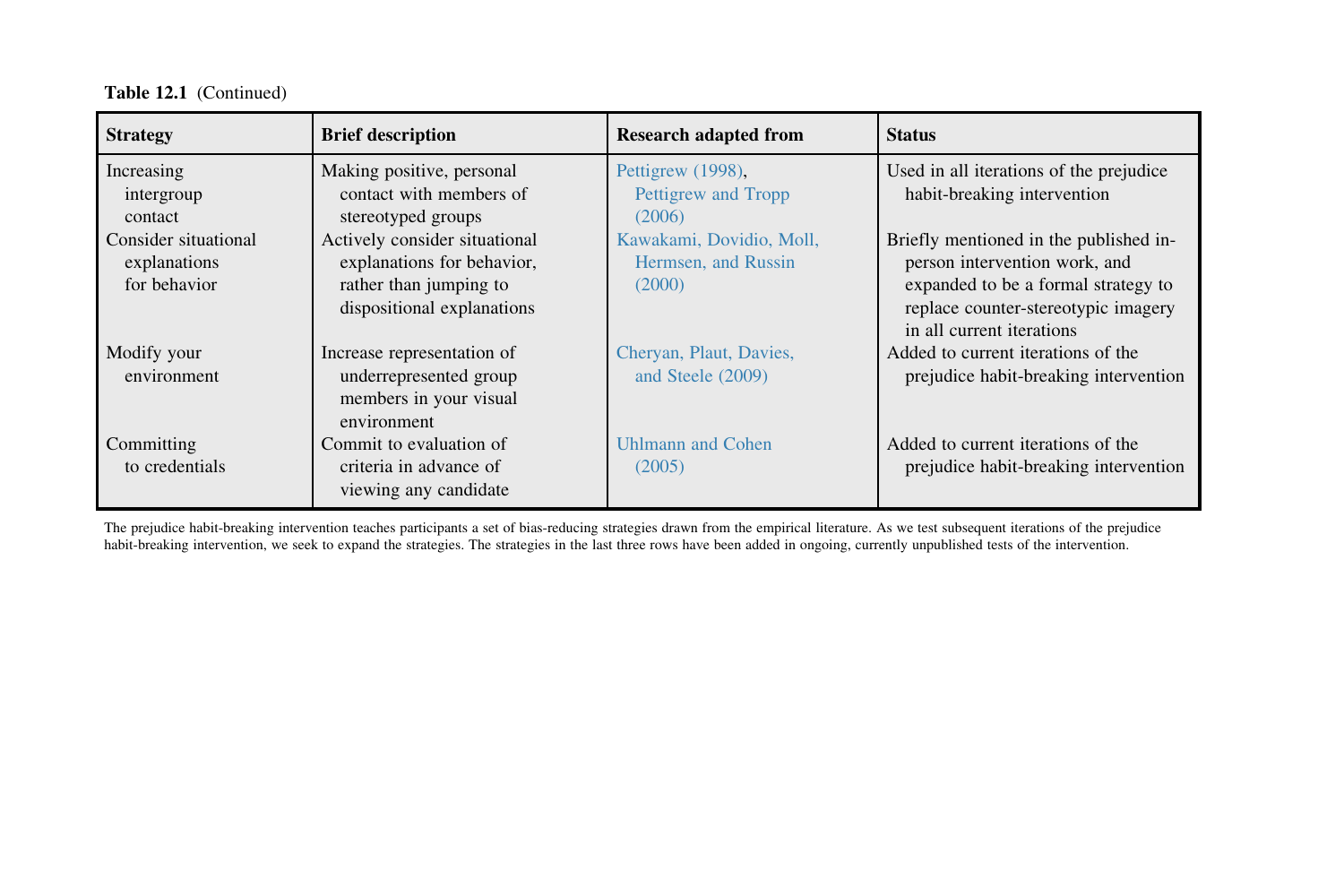stereotype replacement process more efficient, which would make it easier to avoid generalizations and focus on individuating information. The intervention points out some of these synergistic possibilities, and encourages participants to think of different situations in which each strategy could be useful.

Because stereotypes and unintentional biases are deeply ingrained by the time people start trying to regulate their influence, reduction of unintentional bias is unlikely to happen quickly ([Devine, 1989\)](#page-20-0), even if people are armed with effective strategies. Instead, changing well-learned cognitive patterns requires sustained effort over time [\(Cox et al., 2012; Devine, 1989\)](#page-20-0). If people, however, mistakenly believe that bias reduction should come quickly or easily, failure experiences in which they express bias may lead to helplessness or giving up ([Dweck, 2006;](#page-21-0) [Prochaska & Velicer, 1997; Rattan & Dweck, 2010\)](#page-21-0). To encourage sustained effort and set realistic expectations, the prejudice habit-breaking intervention explicitly teaches people the prejudice habit model ([Devine, 1989](#page-20-0)), in addition to elements of the model being infused throughout the presentation of the intervention. Participants are taught that, like breaking any habit, the process of breaking the prejudice habit does not occur instantaneously and requires sustained effort. Further, the intervention explicitly notes that people will likely "slip up" and express bias but assures them that if they return to the strategies, they will make progress and reduce bias. We also encourage participants, noting that, with practice, the strategies themselves can become more automatic, leading to habits of mind that oppose rather than promote bias. This understanding of the change process is meant to help encourage self-efficacy and resilience to future setbacks. In sum, our intervention approach (see [Table 12.2\)](#page-13-0) is multifaceted, with several theoretically motivated components that, together, are designed to empower lasting change by facilitating individuals to be open and able to confront and address bias in themselves, in a self-sustaining, enduring way.

### Evidence of changes within individuals

We have assessed the effectiveness of the prejudice habit-breaking intervention across several randomized-controlled studies. Of key interest was whether the intervention caused changes in outcomes crucial to the expression and regulation of bias, specifically (1) awareness of personal vulnerability to unintentional bias, (2) concern that discrimination is a serious problem, and (3) self-efficacy to reduce bias within oneself. Across several studies, intervention participants increased in their reported awareness of their potential to express bias compared to control participants; this increased awareness was observed at 6 weeks [\(Devine et al., 2012](#page-20-0)), 3 months [\(Carnes et al., 2015](#page-20-0)), and up to 2 years ([Forscher et al., 2017\)](#page-21-0) after participants completed the intervention.

The intervention also led to increases in the extent to which participants were concerned about racial discrimination as a serious social problem that needs to be addressed ([Devine et al., 2012\)](#page-20-0), which also lasted up to 2 years [\(Forscher et al.,](#page-21-0) [2017\)](#page-21-0). Additionally, participants reported higher levels of self-efficacy to recognize and replace stereotypic responses [\(Carnes et al., 2015](#page-20-0)), and were more likely to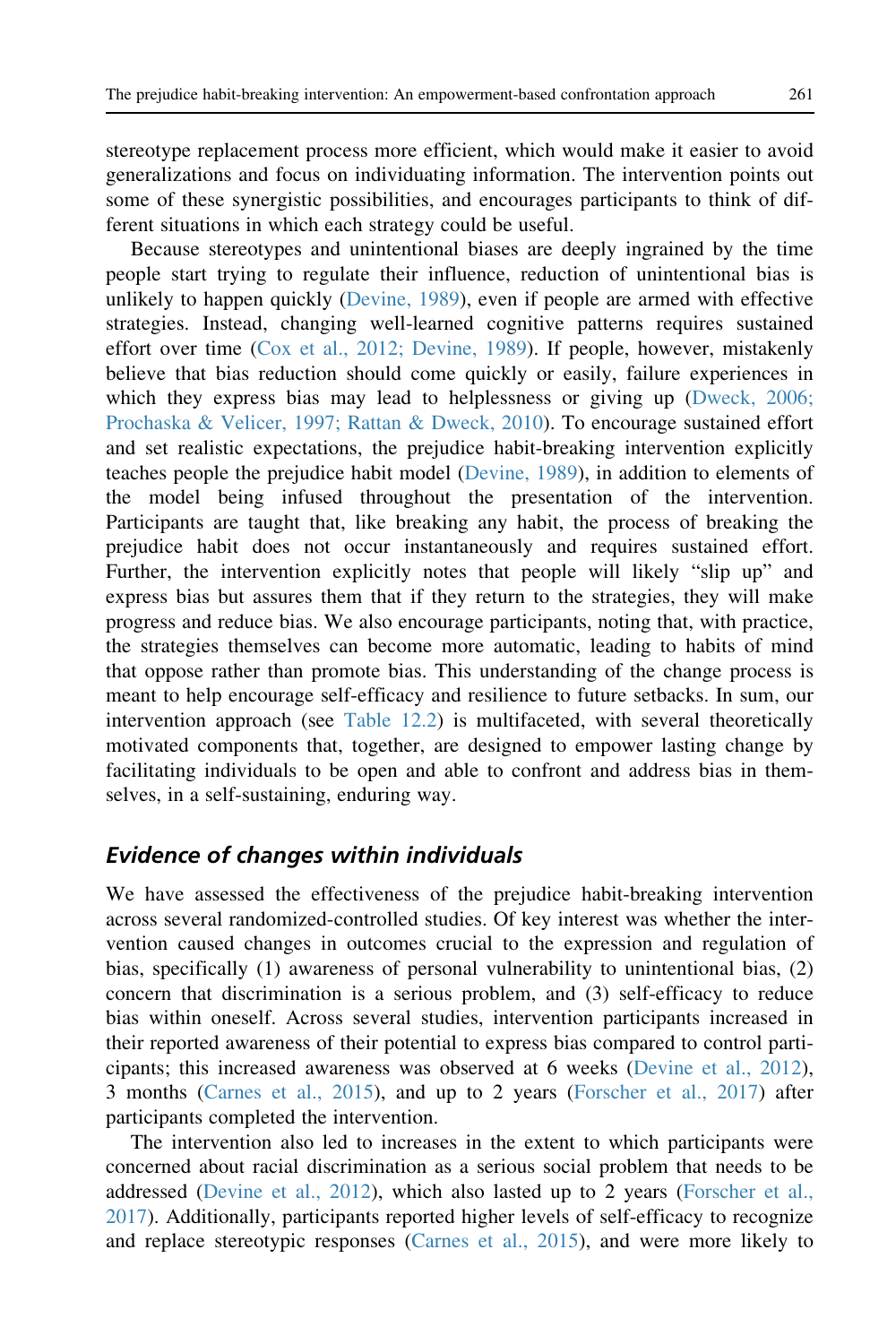| Conceptual<br>purpose                                                              | <b>Computerized intervention</b>                                                                               | In-person intervention                                                                                                                                                                  | <b>Learning objective</b>                                                                                                                                                                                |
|------------------------------------------------------------------------------------|----------------------------------------------------------------------------------------------------------------|-----------------------------------------------------------------------------------------------------------------------------------------------------------------------------------------|----------------------------------------------------------------------------------------------------------------------------------------------------------------------------------------------------------|
|                                                                                    | (Devine et al., 2012;<br>Forscher et al., 2017)                                                                | (Carnes et al., 2015;<br>Devine et al., 2017)                                                                                                                                           |                                                                                                                                                                                                          |
| Awareness<br>Introduce personal<br>vulnerability to<br>unintentional bias          | IAT feedback; anecdote about<br>making a spontaneous<br>stereotypic assumption                                 | IAT feedback; examples of<br>cognitive and perceptual<br>habits/interference (e.g.,<br>Stroop task)<br>Review research evidence about                                                   | Understand that bias is<br>ordinary, pervasive, and not<br>a moral failing                                                                                                                               |
| Concern<br>Reveal that<br>unintentional bias is<br>consequential                   | Review research evidence<br>showing intergroup disparities<br>thought to arise from<br>unintentional processes | different bias constructs (e.g.,<br>prescriptive norms,<br>reconstructing credentials) that<br>contribute to intergroup<br>disparities thought to arise<br>from unintentional processes | Understand that<br>unintentional bias<br>disadvantages members of<br>stereotyped groups                                                                                                                  |
| The habit model<br>Understand the<br>model of change                               | Review the steps in breaking a habit:<br>motivation,<br>awareness,<br>strategies,<br>effort                    |                                                                                                                                                                                         | Understand that bias is a<br>habit that can be broken:<br>have realistic expectations<br>about the habit-breaking<br>process (i.e., it requires<br>effort over time and likely<br>will involve setbacks) |
| <i><u><b>Strategies</b></u></i><br>Channel effort into<br>productive<br>strategies | Teach a set of evidence-based strategies for<br>reducing bias (see Table 12.1 for details)                     |                                                                                                                                                                                         | Know to avoid ineffective<br>or counter-productive<br>strategies and know effective<br>bias reduction<br>strategies                                                                                      |

<span id="page-13-0"></span>**Table 12.2** Conceptual and operationalized components of the prejudice habit-breaking intervention

The theoretical components of the prejudice habit-breaking intervention, the ways in which they have been operationalized in published work, and the concomitant learning objectives. IAT, Implicit Association Test.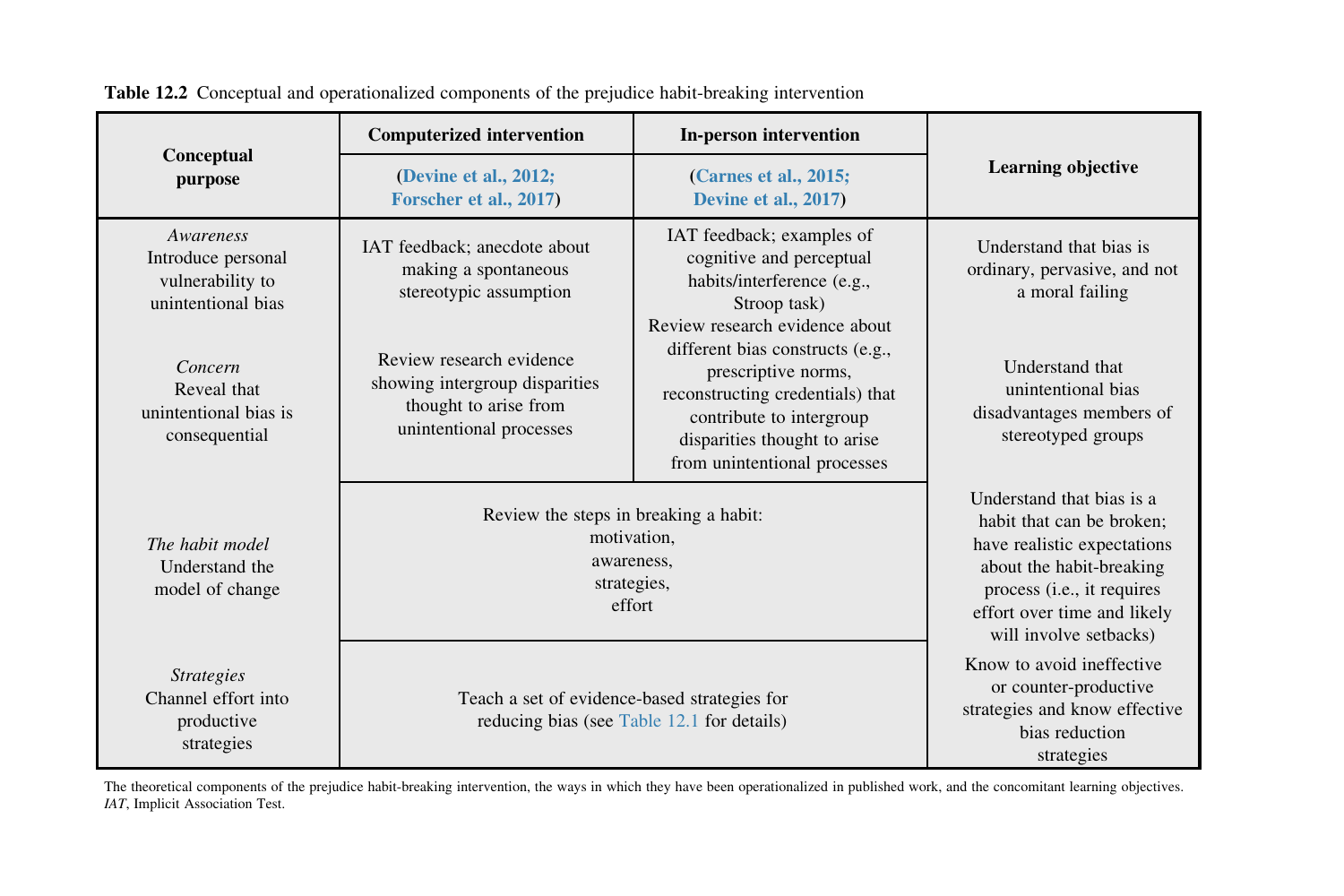notice and label bias in themselves, in others, and in the media [\(Forscher et al.,](#page-21-0) [2017\)](#page-21-0). These outcomes provide compelling initial evidence that the prejudice habitbreaking intervention is effective at empowering people to create lasting changes within themselves.

We also explored the extent to which the intervention altered the expression of automatic biases. With regard to this issue, the evidence is somewhat mixed. In our initial test of the prejudice habit-breaking intervention ([Devine et al., 2012\)](#page-20-0) and a recent replication ([Cox, Dix, Scott, & Devine, unpublished manuscript](#page-20-0)), intervention participants decreased in their level of implicit bias, as measured by the IAT, whereas control participants did not. In both of these studies, these effects lasted out to 8 weeks postintervention. In a third replication study, however, IAT scores decreased for both intervention and control participants [\(Forscher et al., 2017\)](#page-21-0). This study was designed to test the time-course of the reduction in implicit bias, and involved frequent follow-up measures, with participants completing the race evaluative IAT every other day for 2 weeks [\(Forscher et al., 2017\)](#page-21-0). It is possible that the control participants' IAT scores decreased as a result of a practice effect on the IAT (e.g., see [Keatley, Clarke, Ferguson, & Hagger, 2014\)](#page-22-0). Across all three studies, however, intervention participants' IAT scores decreased.

The precise interpretation of this pattern is complicated, even before recent debates about the IAT's predictive validity ([Greenwald, Banaji, & Nosek, 2015;](#page-21-0) [Greenwald, Poehlman, Uhlmann, & Banaji, 2009; Oswald, Mitchell, Blanton,](#page-21-0) [Jaccard, & Tetlock, 2015\)](#page-21-0). Further, it is important to note that reduction in bias on the IAT may not translate to reduction in biased behavior [\(Burns, Monteith, &](#page-20-0) [Parker, 2017](#page-20-0); [Forscher, Lai, et al., under revision](#page-21-0)). Regardless of whether the IAT is a reliable predictor of other behaviors, it remains a useful measure of automatic race-related responses, and there are several ways the prejudice habit-breaking intervention may have led to reductions in automatic race bias. It could be that the effort participants put into regulating their bias over time led to weakened negative automatic race associations or to the development or strengthening of positive race associations, either of which would lead to reduced IAT scores. Another possibility is that the automatic race associations remained relatively unchanged, but intervention participants' ability to exert control over automatic responses became more efficient or automatic ([Amodio, Devine, & Harmon-Jones, 2008\)](#page-19-0), resulting in better (less biased) performance on the IAT. Further replication and examination of potential mechanisms of this effect will be addressed in future research.

#### Evidence of individuals changing social contexts

Although focused on empowering individuals to become agents of change within themselves, some of our evidence indicates they also become agents of change in the social contexts in which they live and work. For example, intervention participants are more likely to self-report that creating a welcoming environment for members of all social groups is their personal responsibility ([Cox et al., unpublished](#page-20-0) [manuscript\)](#page-20-0). We also sought to extend beyond self-report measures, to examine whether intervention participants were more likely to speak out against bias in the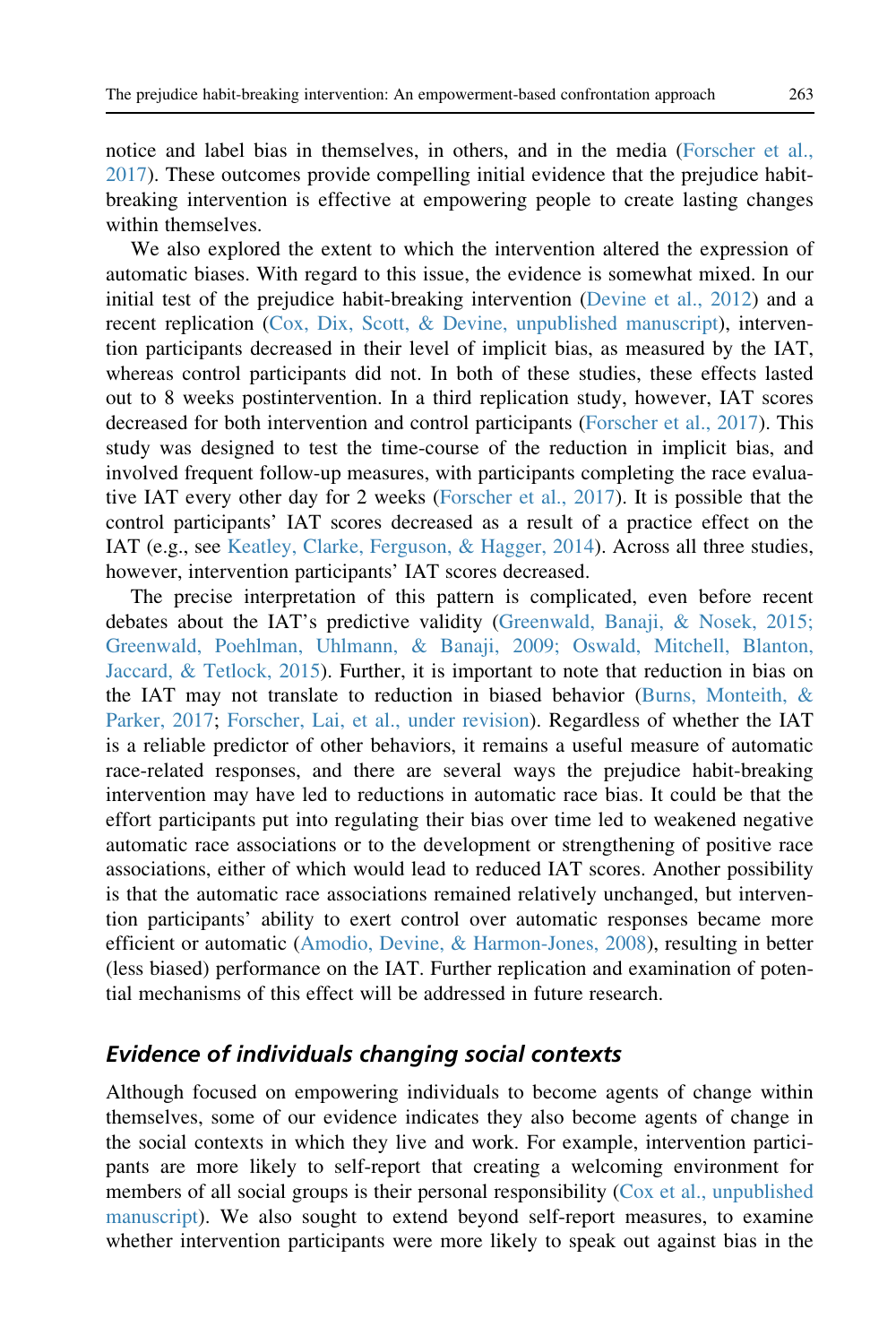social environment. Two years after either receiving the intervention or being assigned to the control group, we contacted participants for a long-term behavioral follow-up study. Participants were led to believe that they were part of a study conducted by our university's school newspaper and did not know that this study was related to the intervention study. They were told that the newspaper was testing out a new editorial format, in which one student writes an opinion piece, and other students respond to it. The editorial that participants read lauded stereotypes as harmless and useful, saying that stereotypes had gotten a "bad rap" in modern "PC culture" and made other arguments in favor of stereotypes and stereotyping. Participants rated their agreement/disagreement with the article and were given the opportunity to write a response to the editorial that would ostensibly be published in the school paper with the editorial, if they chose to write a response.

Importantly, both intervention and control participants disagreed with the content of the article to the same extent — most everyone disagreed with what the article had to say. But, intervention participants were more likely than control participants to translate that disagreement into action, voluntarily writing a response that confronted the author of the bias-promoting rhetoric. Often, these participants offered concrete criticism about how stereotypes cause harm for members of stereotyped groups [\(Forscher et al., 2017](#page-21-0)). Even though it had been 2 years since it was administered, the prejudice habit-breaking intervention had enduring effects on participants' behavior, making them more likely to confront bias in a public forum. These patterns provide initial evidence that the prejudice habit-breaking intervention inspires people to take action not only against potential bias within themselves, but in the world around them.

One specific context in which bias is thought to be a major issue is in science, technology, engineering, and math (STEM) fields. Many national and international organizations have identified bias and lack of diversity as key obstacles in STEM [\(Moss-Racusin et al., 2014; NSF, 2007\)](#page-23-0). STEM is often seen as being unwelcoming to women and people of color, and, correspondingly, members of those groups are underrepresented in STEM professions ([LaCosse, Sekaquaptewa, & Bennett, 2016;](#page-22-0) [Moss-Racusin et al., 2014](#page-22-0)). We sought to extend our test of the prejudice habitbreaking intervention in the STEM context, focused specifically on gender bias [\(Carnes et al., 2015](#page-20-0)). In a large-scale, cluster-randomized trial, we randomly assigned STEM departments to receive a gender version of the habit-breaking intervention or to serve as controls ([Carnes et al., 2015\)](#page-20-0). We assessed potential effects on departmental climate by accessing data from the Study of Faculty Worklife Survey, a campus climate survey that is regularly administered to faculty and was unrelated to the intervention study. In this campus climate survey, both male and female faculty in intervention departments self-reported (1) feeling better fit in their departments, (2) that their work was more valued, and (3) higher levels of comfort about raising family obligations than faculty in control departments. We speculate that these climate improvements arose because the prejudice habit-breaking intervention provided the faculty with a common language and understanding of issues related to unintentional gender bias in STEM, which in turn led to more productive discussions around these issues. Further, we are encouraged by the evidence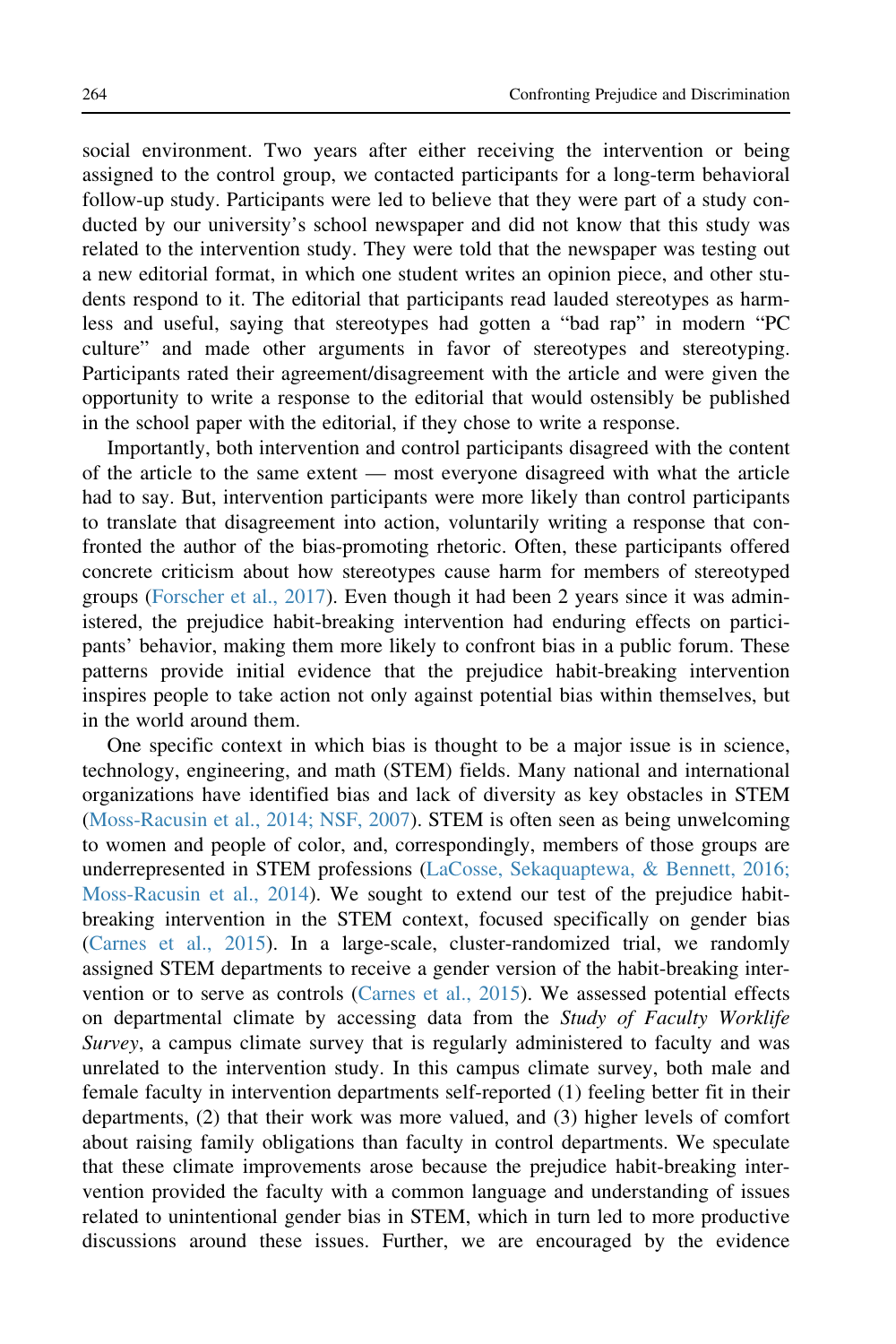showing that climate improved for male faculty as well. It may be the case that lack of self-efficacy to address or discuss gender bias issues causes tension for male and female faculty, and the intervention releases that tension, to improve the climate for everyone. These speculations are supported by anecdotal feedback from intervention participants and will be the subject of future systematic research on how the prejudice habit-breaking intervention's effects operate within organizations.

One follow-up study with the STEM departments suggested that faculty who did not attend the in-person intervention, but who work closely with a faculty member who did attend, self-reported taking more actions related to gender equity than faculty who did not work closely with an attendee ([Forscher, Carnes, Sheridan, &](#page-21-0) [Devine, unpublished manuscript\)](#page-21-0). This finding seems to imply that the intervention's effects spread within organizations even to those who do not receive the intervention training.

Because a key institutional-level concern in STEM is the underrepresentation of women, we recently assessed the extent to which the prejudice habit-breaking intervention led to differences in hiring patterns ([Devine et al., 2017\)](#page-21-0). In the 2 years before our study began, the percentages of new faculty hires who were female were comparable in the intervention (32%) and control (33%) departments. In the 2 years following our study, the percentage of new female faculty hires did not change in control departments (32%), but increased by 15% points in intervention departments (47%). See [Fig. 12.1.](#page-17-0) These patterns provide initial but promising evidence that the prejudice habit-breaking intervention, although focused on individual-level change, also has beneficial effects at the institutional level.

The effects of the intervention on academic STEM department climate and increased representation of women are especially exciting and important, but, to date, we have not fully explored how the intervention produces these changes. It is possible that hiring committees were more (1) aware of, (2) concerned about, and (3) equipped with strategies to address unintentional bias in their review of applicants, resulting in more women being offered positions. Or, perhaps control and intervention departments offered positions to equal numbers of women, but women were more likely to accept the offers from intervention departments because they perceived the more positive climates in the intervention departments, noted above. Further work will seek to unpack these possible mechanisms. We should also note that being hired into a STEM department is only a first step for women faculty. For the intervention to be fully successful, women faculty must succeed at similar rates as their men colleagues (e.g., obtain promotions, be awarded grants, rise to leadership positions).

# Applications

Although the prejudice habit-breaking intervention's success in improving some self-report and behavioral outcomes is promising thus far, subsequent research is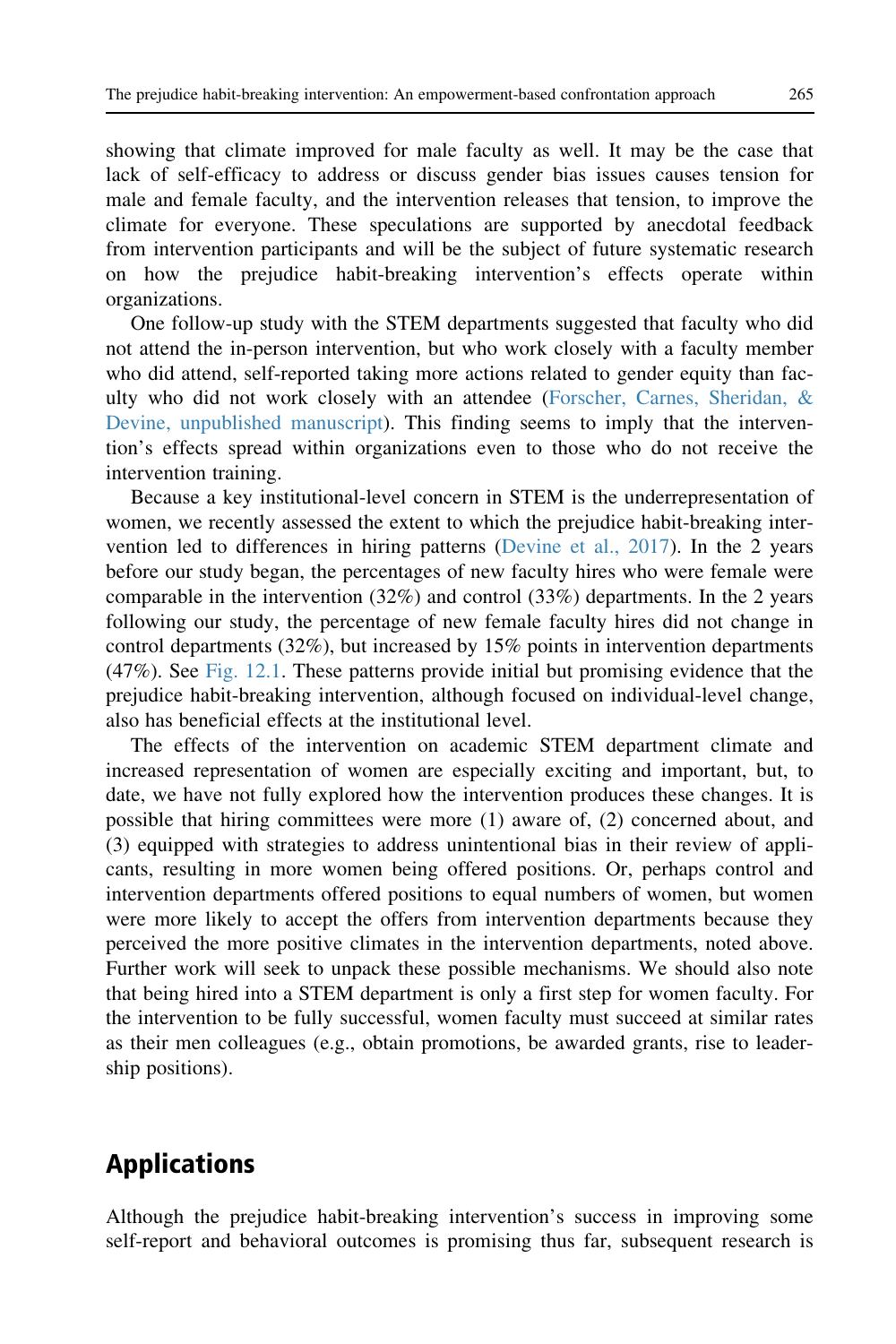<span id="page-17-0"></span>

Figure 12.1 Effects of gender habit-breaking intervention on STEM faculty hires. The prejudice habit-breaking intervention was adapted for the gender/STEM context and tested in a cluster-randomized experiment using academic STEM departments. In the 2 years prior to the study, the proportion of new hires who were women was comparable for both intervention and control departments. After the study, control department rates remained unchanged, but rates in intervention departments increased [\(Devine et al., 2017](#page-21-0)). STEM, Science, technology, engineering, and math.

needed to broaden the set of outcomes explored. Because an empowerment-based approach is focused specifically on helping people to become self-confronters, we would expect to see effects on a wide range of outcomes related to bias, in a wide variety of contexts. One important extension is examining how intervention participants interact with members of stigmatized groups. Although our STEM study showed that the intervention created a more positive climate for men and women, none of our studies thus far have assessed participants' behavior during intergroup interactions, which is a common context in which bias plays out and has detrimental effects. We would also like to more deeply assess the on-line processes by which people recognize and regulate stereotyping or unintentional biases. Additional outcomes will enable both testing of the generalizability of the intervention's effects and assessment of the mechanisms by which it yields its effects, especially within organizations and social networks.

In addition to broadening the outcomes assessed, we and our colleagues have begun to broaden the contexts in which we evaluate the prejudice habit-breaking intervention. Specifically, we are exploring the impact of the intervention on grade school teachers (e.g., to reduce achievement gaps), police (e.g., to reduce disparities in traffic stops and use of force), doctors (e.g., to reduce disparities in race-based assumptions about patient diagnoses), and other groups. Because the prejudice habit-breaking intervention is focused on general mental processes, we argue that the fundamental principles should generalize to any context in which disparities are caused by automatic processes that influence behavior in opposition to intentions.

Further, it should be acknowledged that the prejudice habit-breaking intervention is multifaceted, with several interrelated components (e.g., awareness, concern, the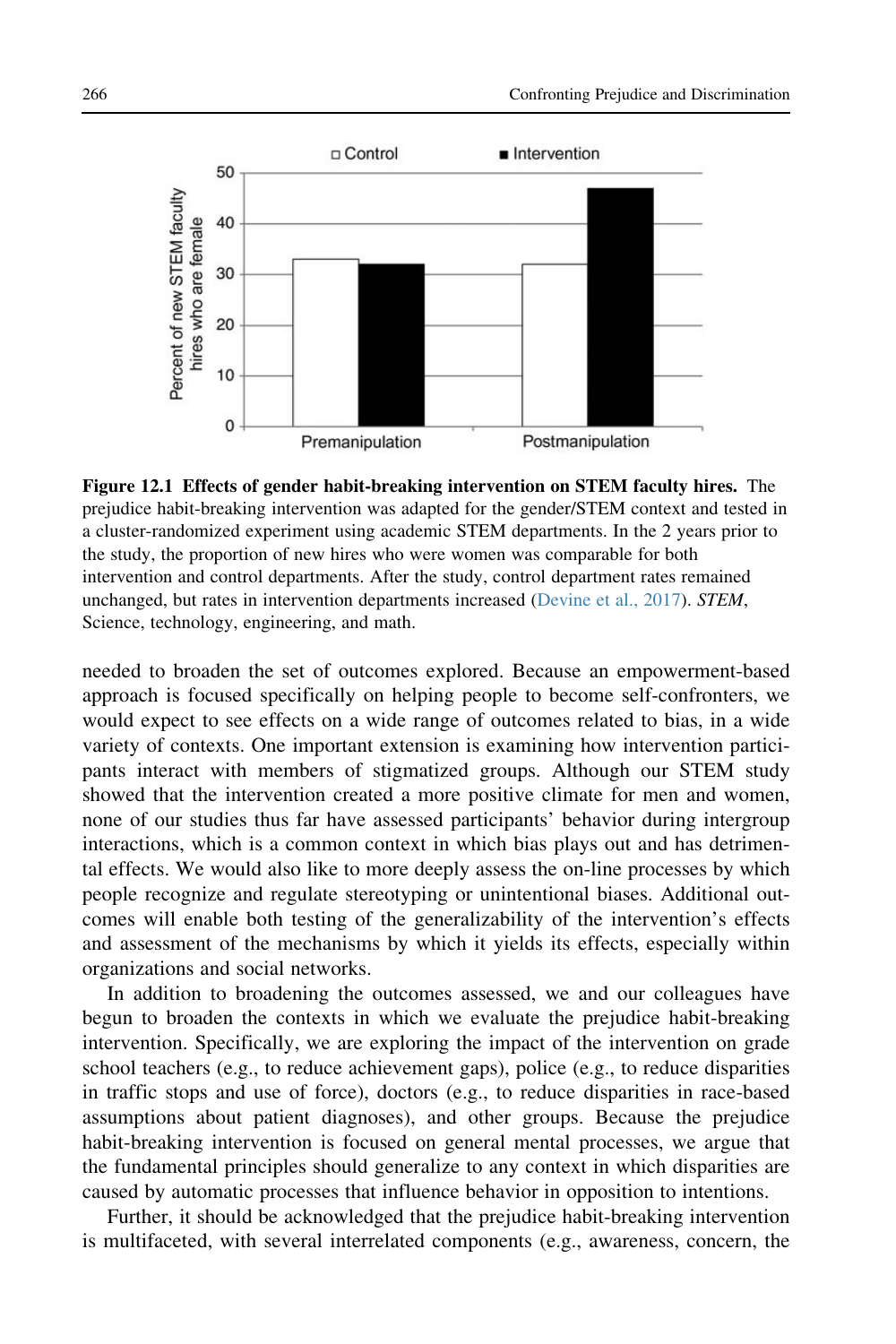habit model, strategies). Each component is theoretically motivated, and according to our analysis, the full set of components is necessary for lasting change. We have not, however, directly tested the unique contribution(s) of the constituent components. Individual components in isolation could be sufficient for some people. For example, if someone is already aware of and concerned about their unintentional bias, perhaps learning the strategies and the habit model will be sufficient to empower their change process. These issues are being explored in ongoing work.

The prejudice habit-breaking intervention is only one instantiation of empowerment-based approaches. Another approach that we see fitting in this category is the recently developed "UNITE with Video Interventions for Diversity in STEM" program (UNITE with VIDS; [Hennes et al., 2018;](#page-22-0) see [Moss-Racusin et al.,](#page-23-0) [2018\)](#page-23-0). Like the prejudice habit-breaking intervention, this approach raises awareness, teaches people that bias can be reduced, and provides tools to overcome bias. The focus of the UNITE with VIDS training is, so far as we are aware, solely on gender and STEM, but initial published evidence is promising. As this and other empowerment-based approaches are developed and rigorously tested, the field will be better equipped to understand the mechanisms by which empowerment-based confrontations can create lasting change, and researchers can continue to develop more effective approaches to reduce stereotyping, bias, and their behavioral manifestations.

Lastly and importantly, the prejudice habit-breaking intervention is catered specifically to people whose implicit bias belies their nonprejudiced intentions. To date, our samples have predominantly been comprised of people with egalitarian values. For people who lack those values but complete our training, we can imagine four possible outcomes. First, the intervention may serve to increase the salience of norms that prohibit prejudice, and nonegalitarian people may use the bias-reducing strategies in the service of conforming to those norms, thereby appearing or being less biased (e.g., similar to some individual-level confrontation studies [\(Burns &](#page-20-0) [Monteith, in press](#page-20-0)). Second, it is possible that the intervention's evidence-based, nonaggressive approach to discussing bias would engage nonegalitarian participants in such a way that their values would genuinely become more egalitarian. This process would start them on a path to change that is then similar to those who were egalitarian at the outset. Third, this approach may simply be ineffective for nonegalitarians, because automatic expressions of bias lead to outcomes that are consistent with their motivations and conscious values (e.g., [Forscher et al., 2015](#page-21-0)). A fourth possibility is that, to the extent that the intervention is seen as imposing normative pressure to behave in less biased ways, nonegalitarians may resent the pressure and even manifest backlash [\(Plant & Devine, 2001\)](#page-24-0). We have not yet explored these possibilities in our empirical work, but if the prejudice habit-breaking intervention leads to the latter two negative outcomes among nonegalitarians, effecting change in nonegalitarians may require a very different approach, perhaps one that changes their values or makes the expression of bias maladaptive for them (e.g., see [Tropp](#page-24-0) [& Barlow, 2018\)](#page-24-0).

Considered from the lens of typical confrontation research in which confrontations are direct and primarily initiated by another person, our empowerment-based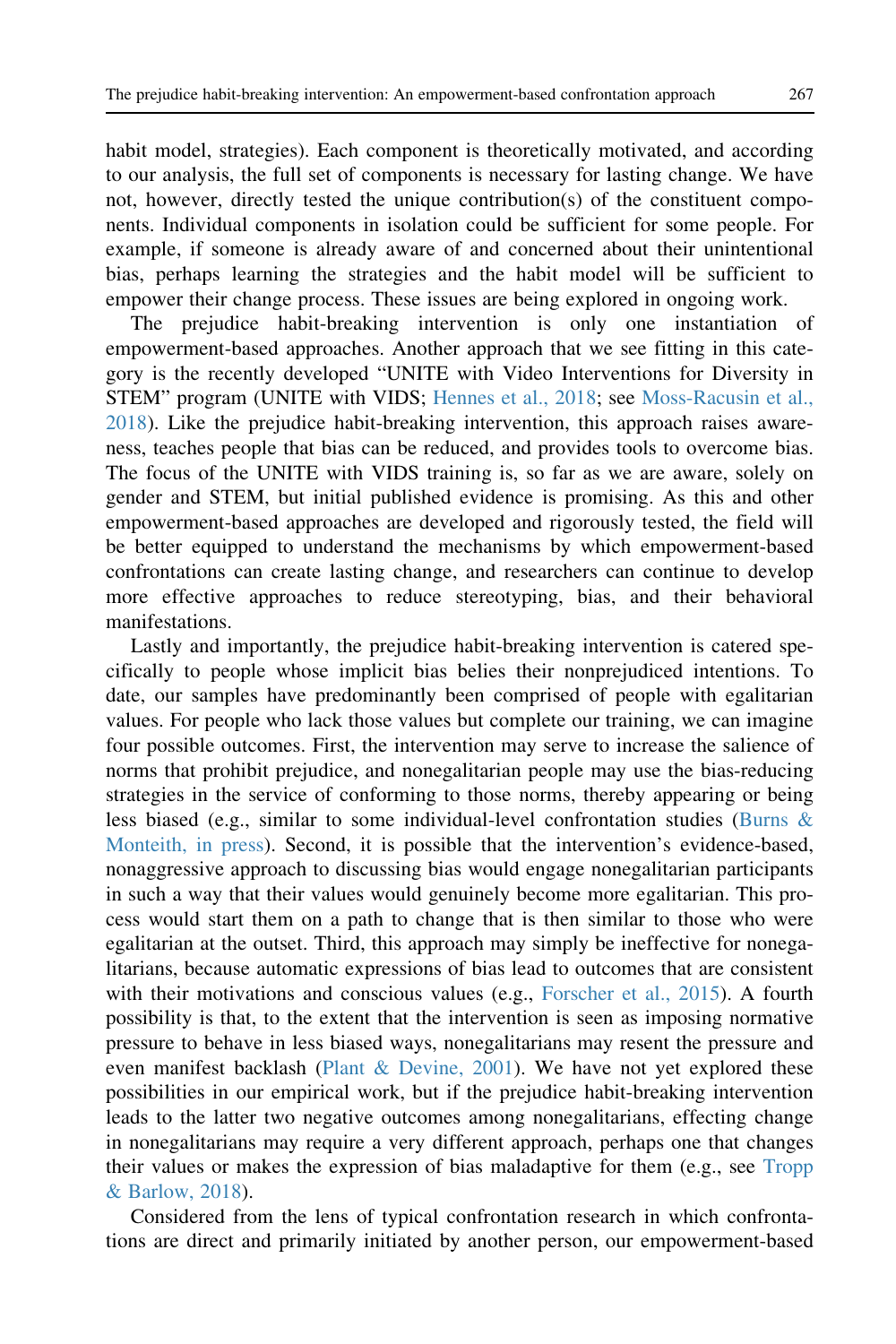<span id="page-19-0"></span>confrontation approach is a bit unusual. Rather than being directly confronted by another person, people who experience the prejudice habit-breaking intervention enter a space in which they come to recognize vulnerability to unintentional bias in themselves, understand how it negatively affects others, and become empowered to address it. This empowerment-based confrontation approach therefore effectively makes the self the primary confronter over time.

Prejudice is a multilevel, complex problem, and no one approach is likely to be sufficient to address all forms of prejudice. Accordingly, the prejudice habitbreaking intervention is not meant to be a complete solution to reducing bias and disparities. Our approach does, however, show considerable promise for improving intergroup relations by helping well-intentioned people to bring their own behavior in line with their nonprejudiced personal values and to sustain that effort over time. By engaging egalitarian values and enlisting individuals as their own agents of change, we can extend the influence of a confrontation beyond the context in which it initially occurs, empowering people to carry forward what they learn from the confrontation to maintain a sustained process of self-confrontation, resulting in lasting bias reduction.

## Acknowledgments

Preparation of this chapter was supported by an internal grant from the Office of the Provost of the University of Wisconsin-Madison awarded to both authors, as well as NIH grant 5R01GM111002-02 and a WARF Professorship awarded to the second author. We would also like to thank Laura I. Rivera for her help with the preparation of this manuscript.

# References

- Amodio, D. M., Devine, P. G., & Harmon-Jones, E. (2007). A dynamic model of guilt: Implications for motivation and self-regulation in the context of prejudice. Psychological Science, 18, 524-530. Available from [https://doi.org/10.1111/j.1467-](https://doi.org/10.1111/j.1467-9280.2007.01933.x) [9280.2007.01933.x](https://doi.org/10.1111/j.1467-9280.2007.01933.x).
- Amodio, D. M., Devine, P. G., & Harmon-Jones, E. (2008). Individual differences in the regulation of intergroup bias: The role of conflict monitoring and neural signals for control. Journal of Personality and Social Psychology, 94, 60-74. Available from [https://doi.](https://doi.org/10.1037/0022-3514.94.1.60) [org/10.1037/0022-3514.94.1.60.](https://doi.org/10.1037/0022-3514.94.1.60)
- Apfelbaum, E. P., Norton, M. I., & Sommers, S. R. (2012). Racial color blindness: Emergence, practice, and implications. Current Directions in Psychological Science, 21, 205-209. Available from [https://doi.org/10.1177/0963721411434980.](https://doi.org/10.1177/0963721411434980)
- Apfelbaum, E. P., Sommers, S. R., & Norton, M. I. (2008). Seeing race and seeming racist? Evaluating strategic colorblindness in social interaction. Journal of Personality and Social Psychology, 95, 918-932. Available from [https://doi.org/10.1037/a0011990.](https://doi.org/10.1037/a0011990)
- Blair, I., Ma, J., & Lenton, A. (2001). Imagining stereotypes away: The moderation of automatic stereotypes through mental imagery. Journal of Personality and Social Psychology, 81, 828-841. Available from [https://doi.org/10.1037/0022-3514.81.5.828.](https://doi.org/10.1037/0022-3514.81.5.828)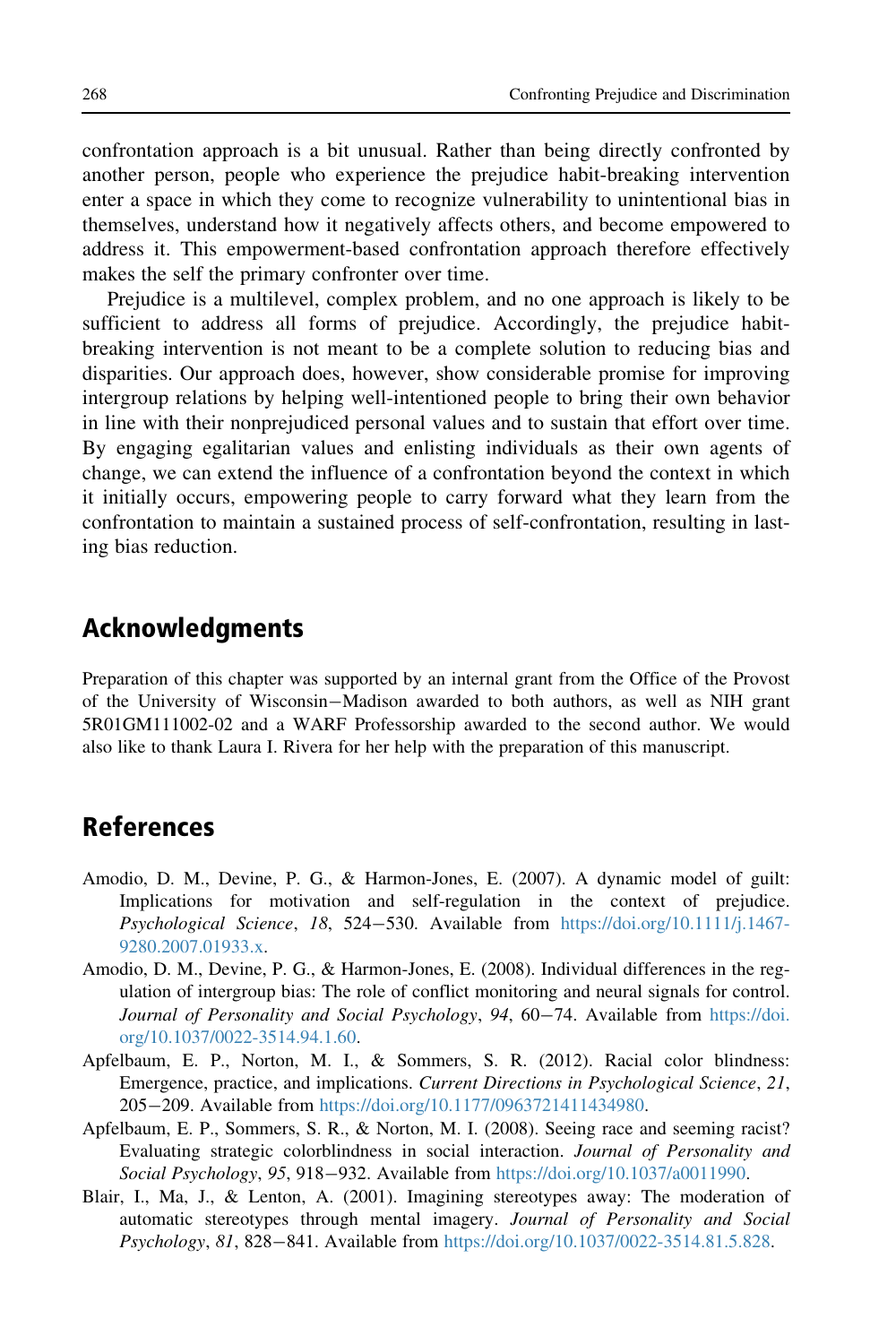- <span id="page-20-0"></span>[Brewer, M. B. \(1988\). A dual process model of impression formation. In T. K. Srull, & R. S.](http://refhub.elsevier.com/B978-0-12-814715-3.00015-1/sbref6) Wyer, Jr. (Eds.), [Advances in social cognition](http://refhub.elsevier.com/B978-0-12-814715-3.00015-1/sbref6) (Vol. 1, pp. 1-[36\). Hillsdale, NJ, US:](http://refhub.elsevier.com/B978-0-12-814715-3.00015-1/sbref6) [Lawrence Erlbaum Associates, Inc.](http://refhub.elsevier.com/B978-0-12-814715-3.00015-1/sbref6)
- Broman, C. L., Mavaddat, R., & Hsu, S. Y. (2000). The experience and consequences of perceived racial discrimination: A study of African Americans. Journal of Black Psychology, 26, 165-180. Available from <https://doi.org/10.1007/s40615-015-0170-3>.
- [Burns, M. D., Monteith, M. J., & Parker, L. R. \(2017\). Training away bias: The differential](http://refhub.elsevier.com/B978-0-12-814715-3.00015-1/sbref85) [effects of counterstereotype training and self-regulation on stereotype activation and](http://refhub.elsevier.com/B978-0-12-814715-3.00015-1/sbref85) application. [Journal of Experimental Social Psychology](http://refhub.elsevier.com/B978-0-12-814715-3.00015-1/sbref85),  $73, 97-110$ .
- Burns, M. D., & Monteith, M. J. (in press). Confronting stereotypic biases: Does internal versus external motivational framing matter? Group Processes and Intergroup Relations, 2018, 1368430218798041.
- Carnes, M., Devine, P. G., Manwell, L. B., Byars-Winston, A., Fine, E., Ford, C. E., ... Sheridan, J. (2015). Effect of an intervention to break the gender bias habit: A cluster randomized, controlled trial. Academic Medicine, 90, 221-230. Available from [https://](https://doi.org/10.1097/ACM.0000000000000552) [doi.org/10.1097/ACM.0000000000000552](https://doi.org/10.1097/ACM.0000000000000552).
- Chaney, K. E., & Sanchez, D. T. (2018). The endurance of interpersonal confrontations as a prejudice reduction strategy. *Personality and Social Psychology Bulletin, 44, 418–429.* Available from <https://doi.org/10.1177/0146167217741344>.
- [Cheryan, S., Plaut, V. C., Davies, P. G., & Steele, C. M. \(2009\). Ambient belonging: How](http://refhub.elsevier.com/B978-0-12-814715-3.00015-1/sbref88) [stereotypical cues impact gender participation in computer science.](http://refhub.elsevier.com/B978-0-12-814715-3.00015-1/sbref88) Journal of [Personality and Social Psychology](http://refhub.elsevier.com/B978-0-12-814715-3.00015-1/sbref88),  $97(6)$ ,  $1045-1060$ .
- Cox, W. T. L., Abramson, L. Y., Devine, P. G., & Hollon, S. D. (2012). Stereotypes, prejudice, and depression: The integrated perspective. Perspectives on Psychological Science, 7, 427-449. Available from <https://doi.org/10.1177/1745691612455204>.
- Cox, W. T. L., Dix E. L., Scott K., & Devine P. G. (2018). Campus-wide trials of a computerized intervention to break the prejudice habit. Unpublished manuscript.
- Crocker, J., Luhtanen, R., Broadnax, S., & Blaine, B. E. (1999). Belief in U.S. government conspiracies against Blacks among Black and White college students: Powerlessness or system blame? Personality and Social Psychology Bulletin, 25, 941-953. Available from <https://doi.org/10.1177/01461672992511003>.
- [Czopp, A. M. \(2019\). The consequences of confronting prejudice. In R. K. Mallett, & M. J.](http://refhub.elsevier.com/B978-0-12-814715-3.00015-1/sbref86) Monteith (Eds.), [Confronting prejudice and discrimination: The science of changing](http://refhub.elsevier.com/B978-0-12-814715-3.00015-1/sbref86) minds and behaviors[. Philadelphia, PA: Elsevier.](http://refhub.elsevier.com/B978-0-12-814715-3.00015-1/sbref86)
- Czopp, A. M., Monteith, M. J., & Mark, A. Y. (2006). Standing up for a change: Reducing bias through interpersonal confrontation. Journal of Personality and Social Psychology, 90(5), 784-803. Available from <https://doi.org/10.1037/0022-3514.90.5.784>.
- Darley, J. M., & Gross, P. G. (1983). A hypothesis-confirming bias in labeling effects. Journal of Personality and Social Psychology, 44, 20–33. Available from [https://doi.](https://doi.org/10.1037/0022-3514.81.5.800) [org/10.1037/0022-3514.81.5.800.](https://doi.org/10.1037/0022-3514.81.5.800)
- Dasgupta, N., & Greenwald, A. G. (2001). On the malleability of automatic attitudes: Combating automatic prejudice with images of admired and disliked individuals. Journal of Personality and Social Psychology, 81(5), 800-814. Available from [https://](https://doi.org/10.1037/0022-3514.81.5.800) [doi.org/10.1037/0022-3514.81.5.800](https://doi.org/10.1037/0022-3514.81.5.800).
- Devine, P. G. (1989). Stereotypes and prejudice: Their automatic and controlled components. Journal of Personality and Social Psychology, 56,  $5-18$ . Available from [https://doi.org/](https://doi.org/10.1037/0022-3514.56.1.5) [10.1037/0022-3514.56.1.5](https://doi.org/10.1037/0022-3514.56.1.5).
- Devine, P. G., Forscher, P. S., Austin, A. J., & Cox, W. T. L. (2012). Long-term reduction in implicit race bias: A prejudice habit-breaking intervention. Journal of Experimental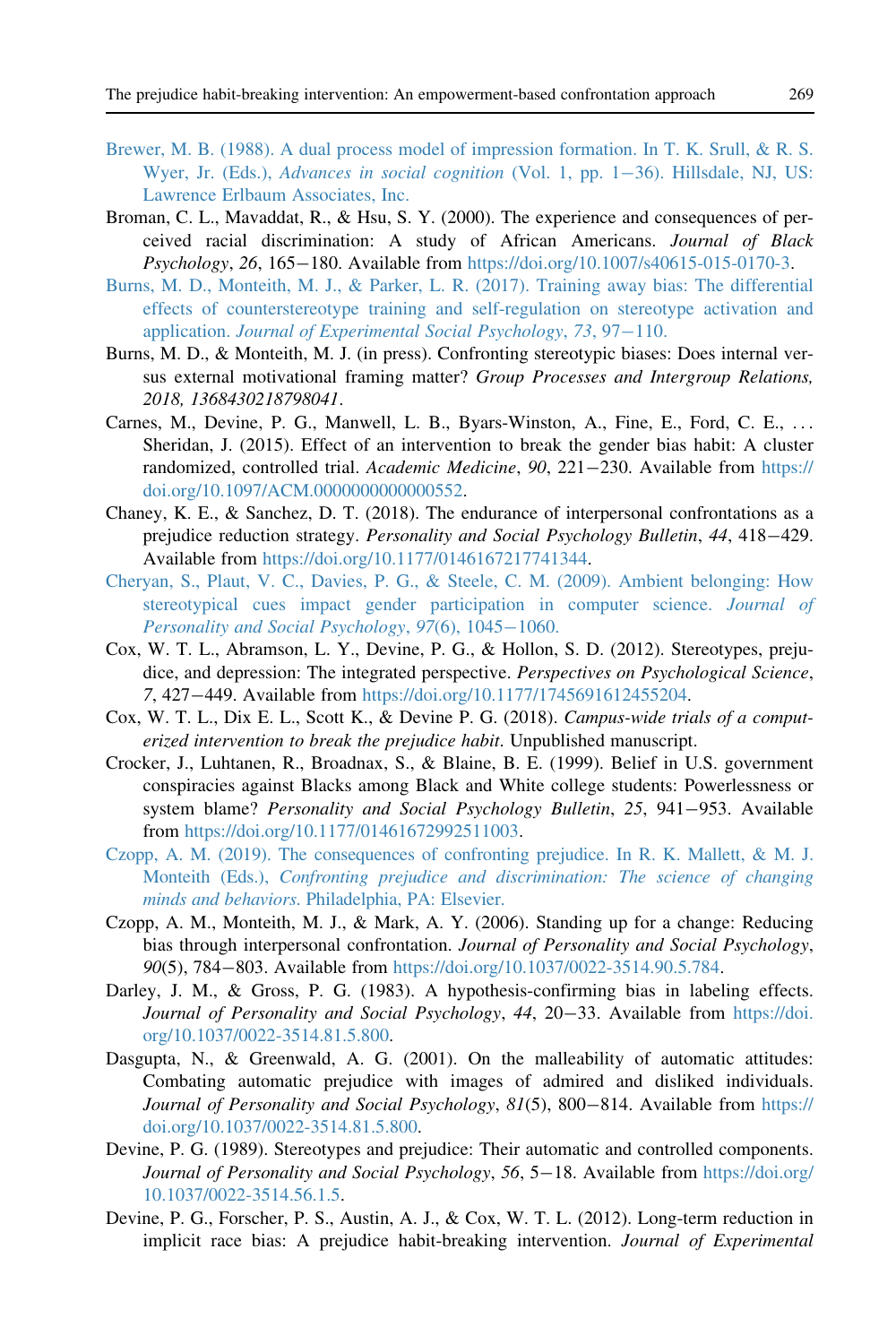<span id="page-21-0"></span>Social Psychology, 48, 1267-1278. Available from [https://doi.org/10.1016/j.](https://doi.org/10.1016/j.jesp.2012.06.003) [jesp.2012.06.003](https://doi.org/10.1016/j.jesp.2012.06.003).

- Devine, P. G., Forscher, P. S., Cox, W. T. L., Kaatz, A., Sheridan, J., & Carnes, M. (2017). A gender bias habit-breaking intervention led to increased hiring of female faculty in STEMM departments. Journal of Experimental Social Psychology, 73, 211-215. Available from [https://doi.org/10.1016/j.jesp.2017.07.002.](https://doi.org/10.1016/j.jesp.2017.07.002)
- [Devine, P. G., Monteith, M. J., Zuwerink, J. R., & Elliot, A. J. \(1991\). Prejudice with and](http://refhub.elsevier.com/B978-0-12-814715-3.00015-1/sbref87) without compunction. [Journal of Personality and Social Psychology](http://refhub.elsevier.com/B978-0-12-814715-3.00015-1/sbref87),  $60$ ,  $817-830$ .
- [Devine, P. G., & Monteith, M. J. \(1993\). The role of discrepancy associated affect in preju](http://refhub.elsevier.com/B978-0-12-814715-3.00015-1/sbref18)[dice reduction. In D. M. Mackie, & D. L. Hamilton \(Eds.\),](http://refhub.elsevier.com/B978-0-12-814715-3.00015-1/sbref18) *Affect, cognition, and stereo*typing (pp.  $317-344$ ). New York: Academic Press.
- Devine P. G., Tauer J. M., Barron K. E., Elliot A. J., Vance K. M. & Harmon-Jones E., (in press) Moving beyond attitude change in the study of dissonance-related processes: An update on the role of discomfort, In: Harmon-Jones E., (Ed), Cognitive dissonance: Re-examining a pivotal theory in psychology, 2nd ed., American Psychological Association, Washington, DC.
- [Dobbin, F., & Kalev, A. \(2013\). The origins and effects of corporate diversity programs.](http://refhub.elsevier.com/B978-0-12-814715-3.00015-1/sbref20) In Q. M. Roberson (Ed.), [The Oxford handbook of diversity and work](http://refhub.elsevier.com/B978-0-12-814715-3.00015-1/sbref20) (pp.  $253-281$ ). [Oxford, UK: Oxford University Press.](http://refhub.elsevier.com/B978-0-12-814715-3.00015-1/sbref20)
- [Dobbin, F., & Kalev, A. \(2016\). Why diversity programs fail.](http://refhub.elsevier.com/B978-0-12-814715-3.00015-1/sbref21) Harvard Business Review, 94,  $52 - 61.$  $52 - 61.$  $52 - 61.$
- [Dovidio, J. F., Hewstone, M., Glick, P., & Esses, V. M. \(2010\). Prejudice, stereotyping, and](http://refhub.elsevier.com/B978-0-12-814715-3.00015-1/sbref22) [discrimination: Theoretical and empirical overview. In J. F. Dovidio, M. Hewstone, P.](http://refhub.elsevier.com/B978-0-12-814715-3.00015-1/sbref22) Glick, & V. M. Esses (Eds.), [SAGE handbook of prejudice, stereotyping, and discrimi](http://refhub.elsevier.com/B978-0-12-814715-3.00015-1/sbref22)[nation](http://refhub.elsevier.com/B978-0-12-814715-3.00015-1/sbref22) (pp.  $3-28$ ). London: Sage.
- Dovidio, J. F., Kawakami, K., & Gaertner, S. L. (2002). Implicit and explicit prejudice and interracial interaction. Journal of Personality and Social Psychology, 82, 62-68. Available from <https://doi.org/10.1037/0022-3514.82.1.62>.
- Dweck, C. S. (2006). Mindset[. New York, NY: Random House.](http://refhub.elsevier.com/B978-0-12-814715-3.00015-1/sbref24)
- Elliott, J. (2003). Yale University, WGBH (Television station: Boston, MA), & PBS DVD (Firm). A class divided. New Haven, CT: Yale University Films.
- [Fiske, S. T., & Neuberg, S. L. \(1990\). A continuum of impression formation, from category](http://refhub.elsevier.com/B978-0-12-814715-3.00015-1/sbref25)[based to individuating processes: Influences of information and motivation on attention](http://refhub.elsevier.com/B978-0-12-814715-3.00015-1/sbref25) and interpretation. In M. P. Zanna (Ed.), [Advances in experimental social psychology](http://refhub.elsevier.com/B978-0-12-814715-3.00015-1/sbref25)  $(23, pp. 1-74)$  $(23, pp. 1-74)$ . San Diego, CA: Academic Press.
- Forscher, P. S. (Unpublished doctoral dissertation). [https://thesiscommons.org/4t7fy/.](https://thesiscommons.org/4t7fy/)
- Forscher, P. S., Cox, W. T. L., Graetz, N., & Devine, P. G. (2015). The motivation to express prejudice. Journal of Personality and Social Psychology, 109(5), 791-812. Available from [https://doi.org/10.1037/pspi0000030.](https://doi.org/10.1037/pspi0000030)
- Forscher, P. S., Lai, C. K., Axt, J. R., Ebersole, C. R., Herman, M., Devine, P. G., & Nosek, B. A. (under revision). A meta-analysis of change in implicit bias.
- Forscher, P. S., Mitamura, C., Dix, E. L., Cox, W. T. L., & Devine, P. G. (2017). Breaking the prejudice habit: Mechanisms, timecourse, and longevity. Journal of Experimental Social Psychology. Available from [https://doi.org/10.1016/j.jesp.2017.04.009.](https://doi.org/10.1016/j.jesp.2017.04.009)
- Galinsky, A. D., & Moskowitz, G. B. (2000). Perspective-taking: Decreasing stereotype expression, stereotype accessibility, and in-group favoritism. Journal of Personality and Social Psychology, 78(4), 708-724. Available from [https://doi.org/10.1037/0022-3514.78.4.708.](https://doi.org/10.1037/0022-3514.78.4.708)
- Greenwald, A. G., Banaji, M. R., & Nosek, B. A. (2015). Statistically small effects of the Implicit Association Test can have societally large effects. Journal of Personality and Social Psychology,  $108$ ,  $553-561$ . Available from <https://doi.org/10.1037/pspa0000016>.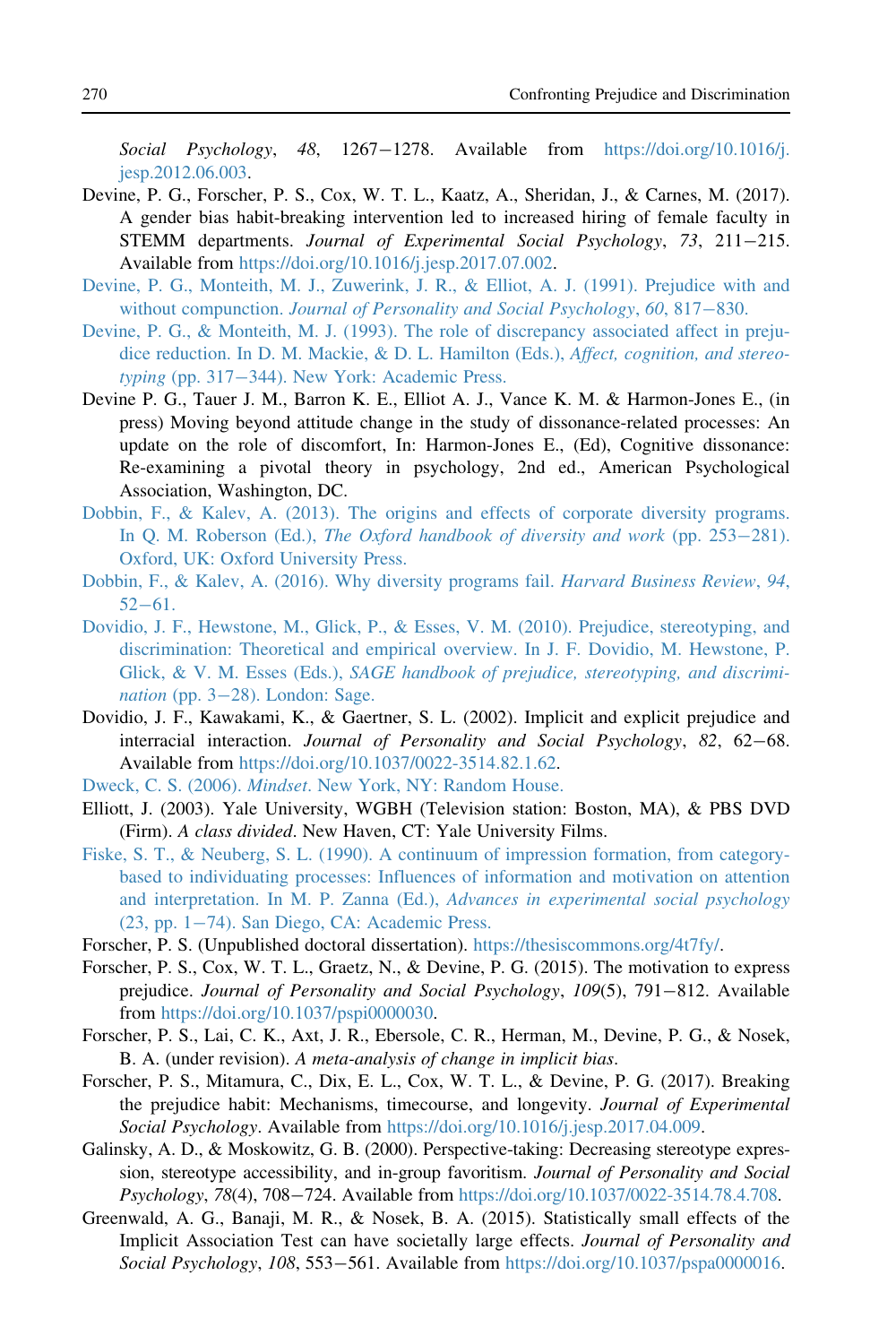- <span id="page-22-0"></span>Greenwald, A. G., Nosek, B. A., & Banaji, M. R. (2003). 'Understanding and using the Implicit Association Test: I. an improved scoring algorithm': Correction to Greenwald et al. (2003). Journal of Personality and Social Psychology, 85, 481. Available from [https://doi.org/10.1037/h0087889.](https://doi.org/10.1037/h0087889)
- Greenwald, A. G., Poehlman, T. A., Uhlmann, E. L., & Banaji, M. R. (2009). Understanding and using the Implicit Association Test: III. Meta-analysis of predictive validity. Journal of Personality and Social Psychology, 97, 17-41. Available from [https://doi.](https://doi.org/10.1037/a0015575) [org/10.1037/a0015575](https://doi.org/10.1037/a0015575).
- Hauser, C. (2018, April 19). Men arrested at Starbucks hope to ensure 'This Situation Doesn't Happen Again'. Retrieved from [https://www.nytimes.com/2018/04/19/us/star](https://www.nytimes.com/2018/04/19/us/starbucks-black-men-arrests-gma.html)[bucks-black-men-arrests-gma.html.](https://www.nytimes.com/2018/04/19/us/starbucks-black-men-arrests-gma.html)
- Hennes, E. P., Pietri, E. S., Moss-Racusin, C. A., Mason, K. A., Dovidio, J. F., Brescoll, A., ... Handelsman, J. (2018). Increasing the perceived malleability of gender bias using a modified video intervention for diversity in STEM (VIDS). Group Processes & Intergroup Relations,  $2I(5)$ , 788-809. Available from [https://doi.org/10.1177/](https://doi.org/10.1177/1368430218755923) [1368430218755923.](https://doi.org/10.1177/1368430218755923)
- Howell, J. L., Gaither, S. E., & Ratliff, K. A. (2015). Caught in the middle: Defensive responses to IAT feedback among whites, blacks, and biracial black/whites. Social Psychological and Personality Science, 6(4), 373-381. Available from [https://doi.org/](https://doi.org/10.1177/1948550614561127) [10.1177/1948550614561127](https://doi.org/10.1177/1948550614561127).
- Howell, J. L., & Ratliff, K. A. (2017). Not your average bigot: The better-than-average effect and defensive responding to Implicit Association Test feedback. British Journal of Social Psychology,  $56(1)$ ,  $125-145$ . Available from [https://doi.org/10.1111/bjso.12168.](https://doi.org/10.1111/bjso.12168)
- Kalev, A., Dobbin, F., & Kelly, E. (2006). Best practices or best guesses? Assessing the efficacy of corporate affirmative action and diversity policies. American Sociological Review, 71, 589-617. Available from [https://doi.org/10.1177/000312240607100404.](https://doi.org/10.1177/000312240607100404)
- Kawakami, K., Dovidio, J. F., Moll, J., Hermsen, S., & Russin, A. (2000). Just say no (to stereotyping): Effects of training in the negation of stereotypic associations on stereotypic activation. Journal of Personality and Social Psychology, 78, 871-888. Available from <https://doi.org/10.1037/0022-3514.78.5.871>.
- Keatley, D. A., Clarke, D. D., Ferguson, E., & Hagger, M. S. (2014). Effects of pretesting implicit self-determined motivation on behavioural engagement: Evidence for the mere measurement effect at the implicit level. Frontiers in Psychology, 5(125). Available from [https://doi.org/10.3389/fpsyg.2014.00125.](https://doi.org/10.3389/fpsyg.2014.00125)
- LaCosse, J., Sekaquaptewa, D., & Bennett, J. (2016). STEM stereotypic attribution bias among women in an unwelcoming science setting. Psychology of Women Quarterly, 1, 20. Available from <https://doi.org/10.1177/0361684316630965>.
- Lebron, C. (February 05, 2018). Who first showed us that black lives matter? Retrieved from [https://www.nytimes.com/2018/02/05/opinion/black-lives-matter-philosophy.html.](https://www.nytimes.com/2018/02/05/opinion/black-lives-matter-philosophy.html)
- Macrae, C. N., Bodenhausen, G. V., Milne, A. B., & Jetten, J. (1994). Out of mind but back in sight: Stereotypes on the rebound. Journal of Personality and Social Psychology, 67 (5), 808-817. Available from <https://doi.org/10.1037/0022-3514.67.5.808>.
- Martinez, L., Hebl, M., Smith, N., & Sabat, I. (2017). Standing up and speaking out against prejudice toward gay men in the workplace. Journal of Vocational Behavior, 103, 71-85. Available from [https://doi.org/10.1016/j.jvb.2017.08.001.](https://doi.org/10.1016/j.jvb.2017.08.001)
- Monteith, M. J. (1993). Self-regulation of prejudiced responses: Implications for progress in prejudice-reduction efforts. Journal of Personality and Social Psychology, 65, 469-485. Available from [https://doi.org/10.1037/0022-3514.65.3.469.](https://doi.org/10.1037/0022-3514.65.3.469)
- Monteith, M. J., Ashburn-Nardo, L., Voils, C. I., & Czopp, A. M. (2002). Putting the brakes on prejudice: On the development and operation of cues for control. Journal of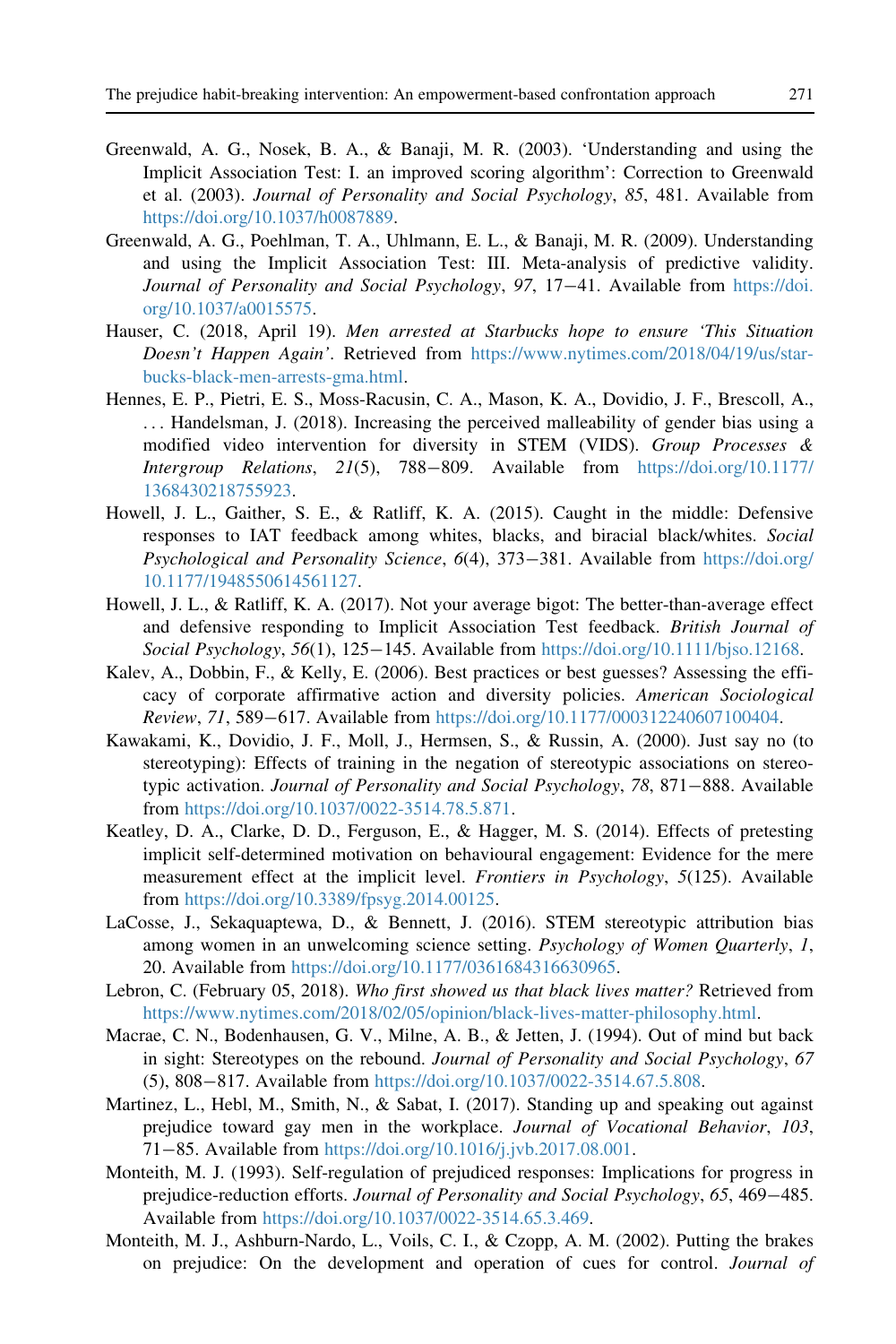<span id="page-23-0"></span>Personality and Social Psychology, 83, 1029-1050. Available from [https://doi.org/](https://doi.org/10.1037/0022-3514.83.5.1029) [10.1037/0022-3514.83.5.1029](https://doi.org/10.1037/0022-3514.83.5.1029).

- [Monteith, M. J., Burns, M. D., & Hildebrand, L. L. \(2019\). Navigating successful confronta](http://refhub.elsevier.com/B978-0-12-814715-3.00015-1/sbref89)[tions: What should I say and how should I say it? In R. K. Mallett, & M. J. Monteith](http://refhub.elsevier.com/B978-0-12-814715-3.00015-1/sbref89) (Eds.), [Confronting prejudice and discrimination: The science of changing minds and](http://refhub.elsevier.com/B978-0-12-814715-3.00015-1/sbref89) behaviors[. Philadelphia, PA: Elsevier.](http://refhub.elsevier.com/B978-0-12-814715-3.00015-1/sbref89)
- Monteith, M. J., Voils, C. I., & Ashburn-Nardo, L. (2001). Taking a look underground: Detecting, interpreting, and reacting to implicit racial biases. Social Cognition, 19, 395-417. Available from [https://doi.org/10.1521/soco.19.4.395.20759.](https://doi.org/10.1521/soco.19.4.395.20759)
- Moss-Racusin, C. A., Pietri, E. S., Hennes, E. P., Dovidio, J. F., Brescoll, V. L., Roussos, G., & Handelsman, J. (2018). Reducing STEM gender bias with VIDS (video interventions for diversity in STEM). Journal of Experimental Psychology: Applied, 24(2), 236–260. Available from [https://doi.org/10.1037/xap0000144.](https://doi.org/10.1037/xap0000144)
- Moss-Racusin, C. A., van der Toorn, J., Dovidio, J. F., Brescoll, V. L., Graham, M. J., & Handelsman, J. (2014). Scientific diversity interventions. Science, 343, 615-616. Available from <https://doi.org/10.1126/science.1245936>.
- National Science Foundation. (2007). Women, minorities, and persons with disabilities in science and engineering. In NSF  $07-315$ .
- Nicas, J. (2018, July 16). Uber is target of federal sex discrimination inquiry. Retrieved from [https://www.nytimes.com/2018/07/16/technology/uber-sex-discrimination-inquiry.html.](https://www.nytimes.com/2018/07/16/technology/uber-sex-discrimination-inquiry.html)
- Nordell, J. (2017, May 07). Is this how discrimination ends? Retrieved from [https://www.](https://www.theatlantic.com/science/archive/2017/05/unconscious-bias-training/525405/) [theatlantic.com/science/archive/2017/05/unconscious-bias-training/525405/](https://www.theatlantic.com/science/archive/2017/05/unconscious-bias-training/525405/).
- Oswald, F. L., Mitchell, G., Blanton, H., Jaccard, J., & Tetlock, P. E. (2015). Using the IAT to predict ethnic and racial discrimination: Small effect sizes of unknown societal significance. Journal of Personality and Social Psychology, 108, 562-571. Available from <https://doi.org/10.1037/pspa0000023>.
- Paluck, E. L. (2006). Diversity training and intergroup contact: A call to action research. Journal of Social Issues, 623, 439-451. Available from [https://doi.org/10.1111/j.1540-](https://doi.org/10.1111/j.1540-4560.2006.00474.x) [4560.2006.00474.x](https://doi.org/10.1111/j.1540-4560.2006.00474.x).
- [Paluck, E. L. \(2012\). Prejudice and conflict reduction interventions. In L. Tropp \(Ed.\),](http://refhub.elsevier.com/B978-0-12-814715-3.00015-1/sbref48) [Oxford handbook of intergroup conflict](http://refhub.elsevier.com/B978-0-12-814715-3.00015-1/sbref48). Oxford University Press.
- Paluck, E. L., & Green, D. P. (2009). Prejudice reduction: What works? A review and assessment of research and practice. Annual Review of Psychology, 60, 339–367. Available from [https://doi.org/10.1111/j.1540-4560.2006.00474.x.](https://doi.org/10.1111/j.1540-4560.2006.00474.x)
- Parker, L. R., Monteith, M. J., Moss-Racusin, C. A., & Van Camp, A. R. (2018). Promoting concern about gender bias with evidence-based confrontation. Journal of Experimental Social Psychology, 74, 8-23. Available from <https://doi.org/10.1016/j.jesp.2017.07.009>.
- Pendry, L. F., Driscoll, D. M., & Field, S. C. (2007). Diversity training: Putting theory into practice. Journal of Occupational and Organizational Psychology, 80, 27-50. Available from [https://doi.org/10.1348/096317906X118397.](https://doi.org/10.1348/096317906X118397)
- Perry, S. P., Hardeman, R., Burke, S. E., Cunningham, B., Burgess, D. J., & van Ryn, M. (2016). The impact of everyday discrimination and racial identity centrality on African American medical student well-being: A report from the Medical Student CHANGES study. Journal of Racial and Ethnic Health Disparities, 3(3), 519-526. Available from <https://doi.org/10.1007/s40615-015-0170-3>.
- Pettigrew, T. F. (1998). Applying social psychology to international social issues. Journal of Social Issues, 54(4), 663-675. Available from [https://doi.org/10.1111/j.1540-4560.1998.](https://doi.org/10.1111/j.1540-4560.1998.tb01242.x) [tb01242.x.](https://doi.org/10.1111/j.1540-4560.1998.tb01242.x)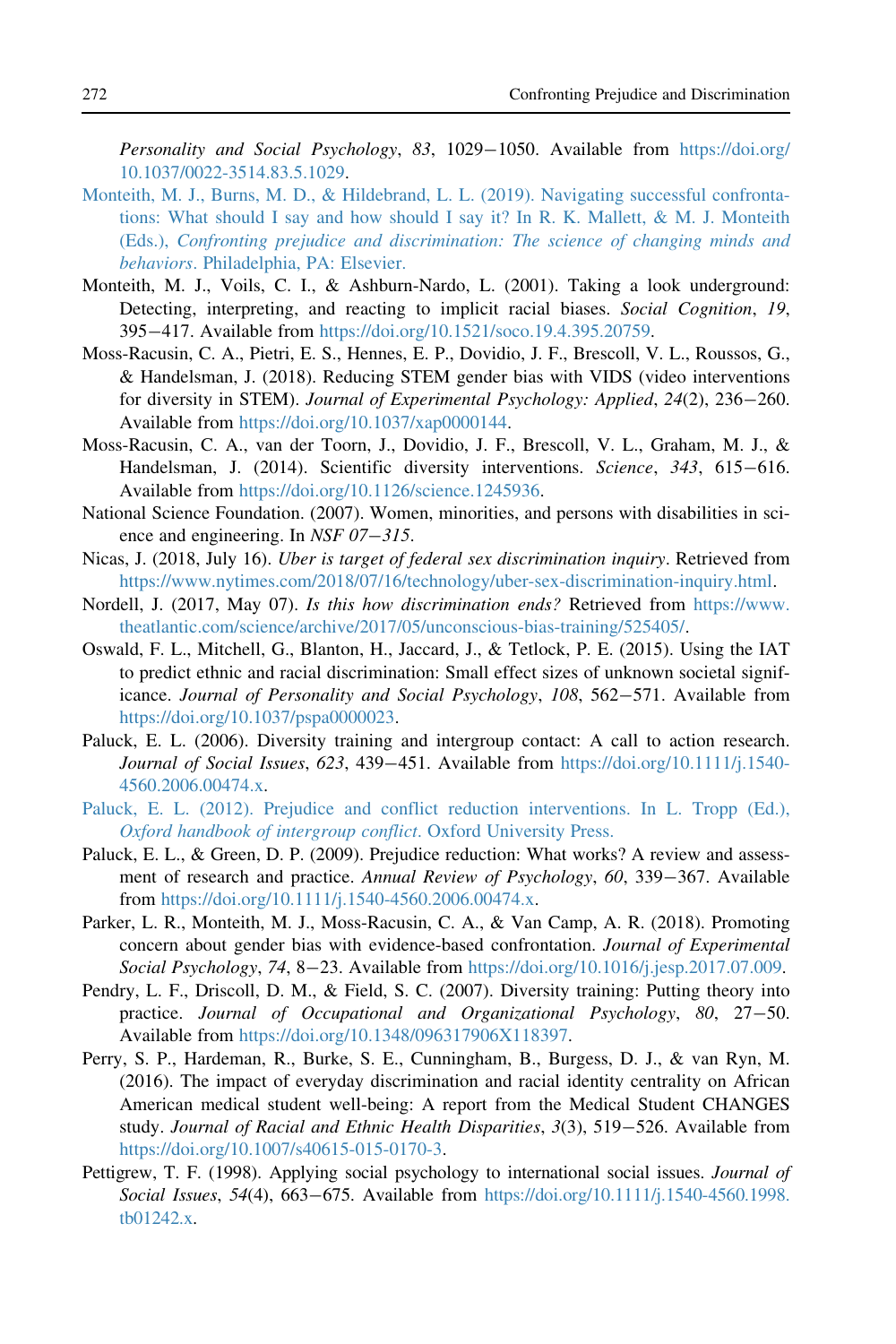- <span id="page-24-0"></span>Pettigrew, T., & Tropp, L. (2006). Interpersonal relations and group processes. Journal of Personality and Social Psychology,  $90(5)$ , 751-783. Available from [https://doi.org/](https://doi.org/10.1037/0022-3514.90.5.751) [10.1037/0022-3514.90.5.751](https://doi.org/10.1037/0022-3514.90.5.751).
- Pietri, E. S., Moss-Racusin, C. A., Dovidio, J. F., Guha, D., Roussos, G., Brescoll, V. L., & Handelsman, J. (2017). Using video to increase gender bias literacy toward women in science. Psychology of Women Quarterly,  $41$ , 175 $-196$ . Available from [https://doi.org/](https://doi.org/10.1177/0361684316674721) [10.1177/0361684316674721](https://doi.org/10.1177/0361684316674721).
- Plant, E. A., & Devine, P. G. (1998). Internal and external motivation to respond without prejudice. Journal of Personality and Social Psychology, 75, 811–832. Available from [https://doi.org/10.1177/0146167205275304.](https://doi.org/10.1177/0146167205275304)
- Plant, E. A., & Devine, P. G. (2001). Responses to other-imposed pro- Black pressure: Acceptance or backlash? Journal of Experimental Social Psychology, 37, 486-501. Available from <https://doi.org/10.1006/jesp.2001.1478>.
- Plant, E. A., & Devine, P. G. (2003). The antecedents and implications of interracial anxiety. Personality and Social Psychology Bulletin, 29, 790-801. Available from [https://doi.](https://doi.org/10.1177/0146167203029006011) [org/10.1177/0146167203029006011](https://doi.org/10.1177/0146167203029006011).
- Plant, E. A., & Devine, P. G. (2009). The active control of prejudice: Unpacking the intentions guiding control efforts. Journal of Personality and Social Psychology, 96, 640–652. Available from [https://doi.org/10.1037/a0012960.](https://doi.org/10.1037/a0012960)
- Plaut, V. C., Thomas, K. M., & Goren, M. J. (2009). Is multiculturalism or colorblindness better for minorities? *Psychological Science*, 20, 444–446. Available from [https://doi.](https://doi.org/10.1111/j.1467-9280.2009.02318.x) [org/10.1111/j.1467-9280.2009.02318.x](https://doi.org/10.1111/j.1467-9280.2009.02318.x).
- Plaut, V. C., Thomas, K. M., Hurd, K., & Romano, C. A. (2018). Do color blindness and multiculturalism remedy or foster discrimination and racism? Current Directions in Psychological Science, 27, 200!206. Available from [https://doi.org/10.1177/](https://doi.org/10.1177/0963721418766068) [0963721418766068.](https://doi.org/10.1177/0963721418766068)
- Prochaska, J. O., & Velicer, W. F. (1997). The transtheoretical model of health behavior change. American Journal of Health Promotion,  $12(1)$ ,  $38-48$ . Available from [https://](https://doi.org/10.4278/0890-1171-12.1.38) [doi.org/10.4278/0890-1171-12.1.38.](https://doi.org/10.4278/0890-1171-12.1.38)
- Rattan, A., & Dweck, C. (2010). Who confronts prejudice? The role of implicit theories in the motivation to confront prejudice. *Psychological Science*, 21, 952–959. Available from [https://doi.org/10.1177/0956797610374740.](https://doi.org/10.1177/0956797610374740)
- Richeson, J. A., & Nussbaum, R. J. (2004). The impact of multiculturalism versus colorblindness on racial bias. Journal of Experimental Social Psychology,  $40$ ,  $417-423$ . Available from [https://doi.org/10.1016/j.jesp.2003.09.002.](https://doi.org/10.1016/j.jesp.2003.09.002)
- [Rosenthal, R., & Jacobson, L. \(1968\).](http://refhub.elsevier.com/B978-0-12-814715-3.00015-1/sbref64) Pygmalion in the classroom. New York: Holt Rinehart [Winston.](http://refhub.elsevier.com/B978-0-12-814715-3.00015-1/sbref64)
- [Shelton, J. N., Richeson, J. A., Salvatore, J., & Hill, D. M. \(2006\). Silence is not golden: The](http://refhub.elsevier.com/B978-0-12-814715-3.00015-1/sbref65) [intrapersonal consequences of not confronting prejudice. In S. Levin, & C. van Laar \(Eds.\),](http://refhub.elsevier.com/B978-0-12-814715-3.00015-1/sbref65) [Stigma and group inequality: Social psychological perspectives](http://refhub.elsevier.com/B978-0-12-814715-3.00015-1/sbref65). Mahwah, NJ: Erlbaum.
- Stephan, W. G., & Stephan, C. W. (1985). Intergroup anxiety. Journal of Social Issues, 41 (3), 157-175. Available from [https://doi.org/10.1111/j.1540-4560.1985.tb01134.x.](https://doi.org/10.1111/j.1540-4560.1985.tb01134.x)
- [Stephan, W. G., & Stephan, C. W. \(2001\).](http://refhub.elsevier.com/B978-0-12-814715-3.00015-1/sbref67) Improving intergroup relations. Thousand Oaks, [CA: Sage.](http://refhub.elsevier.com/B978-0-12-814715-3.00015-1/sbref67)
- Tropp, L. R., & Barlow, F. K. (2018). Making advantaged racial groups care about inequality: Intergroup contact as a route to psychological investment. Current Directions in Psychological Science, 27, 194-199. Available from [https://doi.org/10.1177/](https://doi.org/10.1177/0963721417743282) [0963721417743282.](https://doi.org/10.1177/0963721417743282)